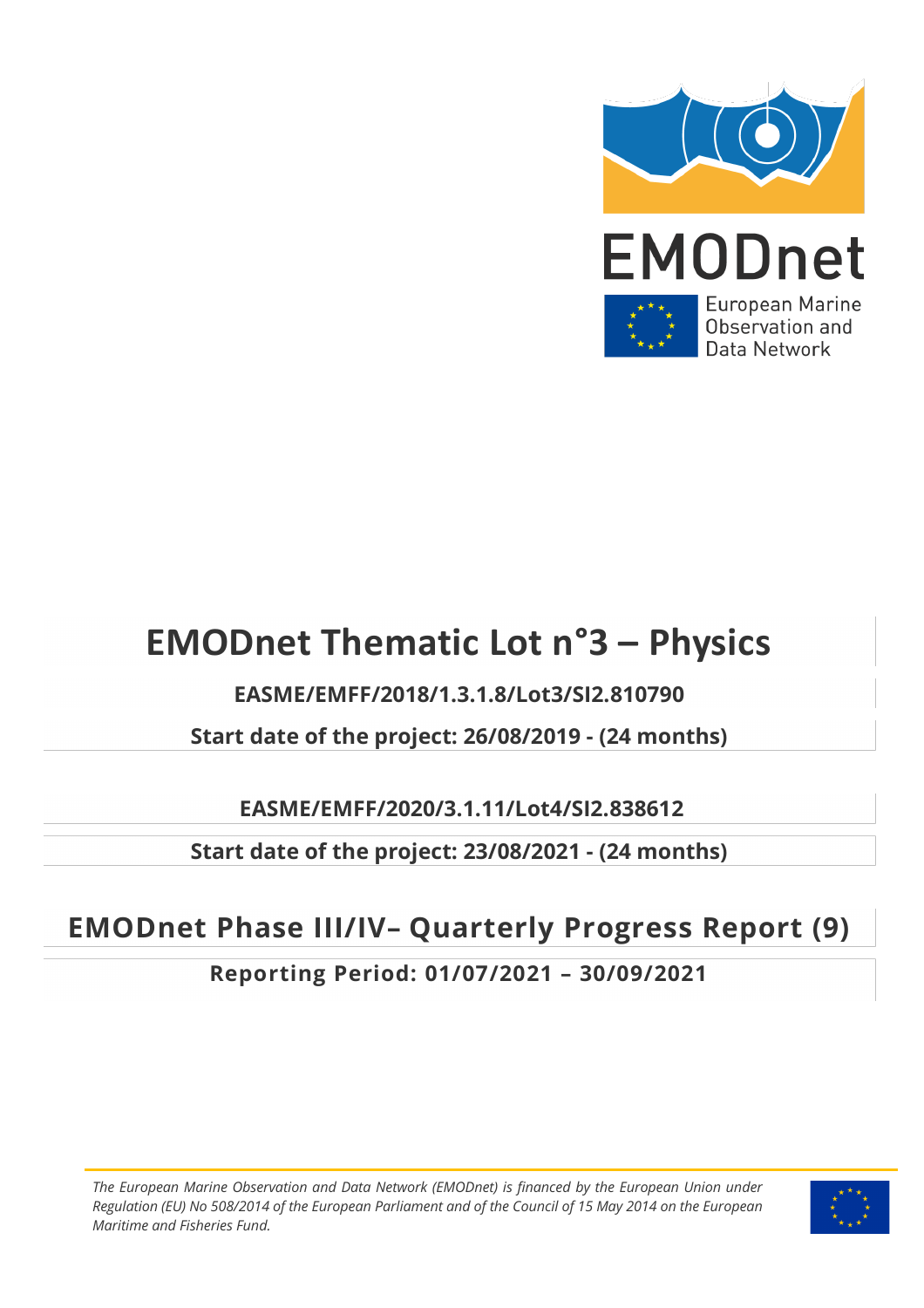

# **Contents**

| 3. User feedback (Contact Us form, online chat & other communication means)<br>16 |  |
|-----------------------------------------------------------------------------------|--|
|                                                                                   |  |
|                                                                                   |  |
|                                                                                   |  |
|                                                                                   |  |

## **Disclaimer**

The information and views set out in this report are those of the author(s) and do not necessarily reflect the official opinion of the CINEA or of the European Commission. Neither the CINEA, nor the European Commission, guarantee the accuracy of the data included in this study. Neither the CINEA, the European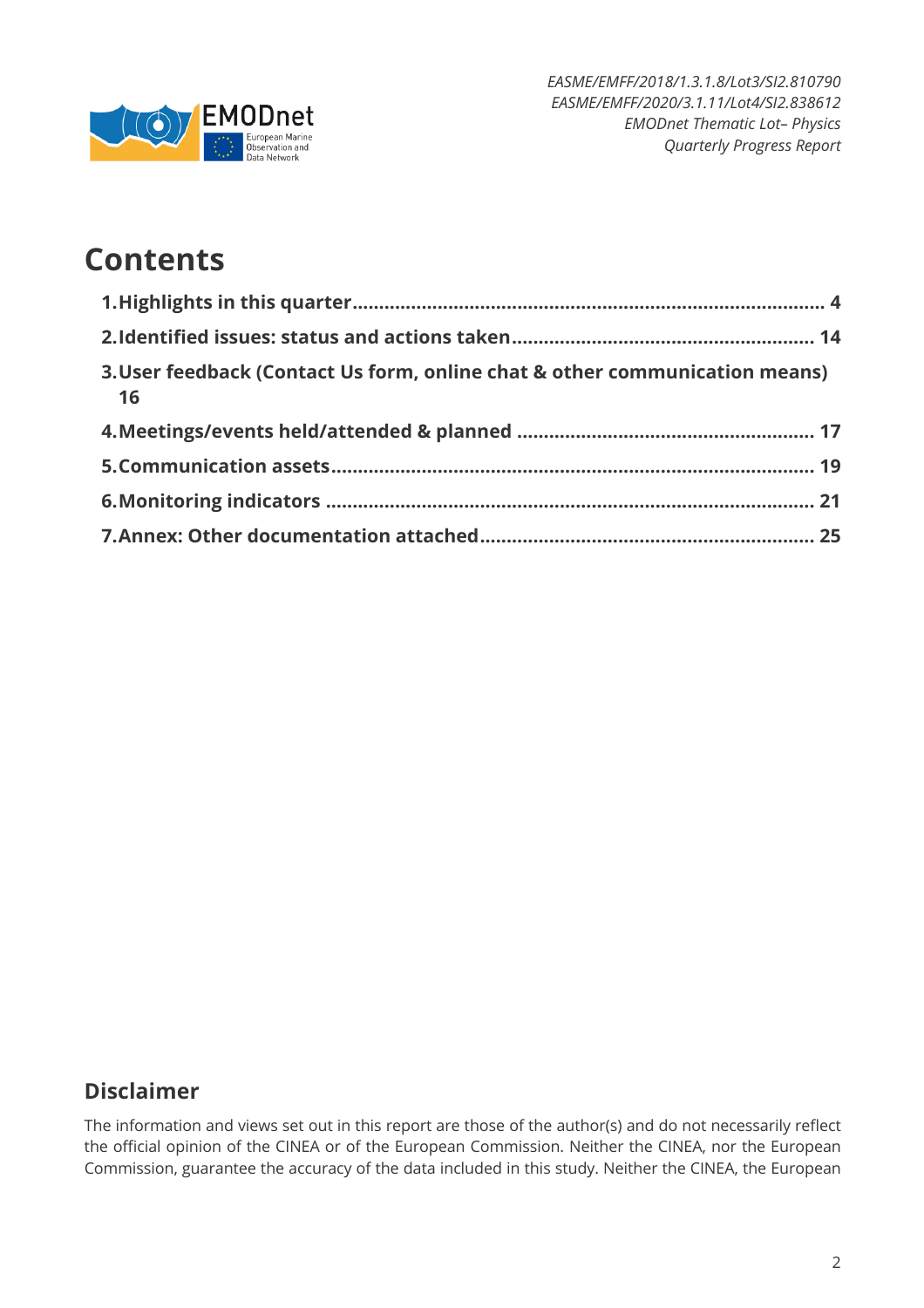

Commission nor any person acting on the CINEA's or on the European Commission's behalf may be held responsible for the use which may be made of the information.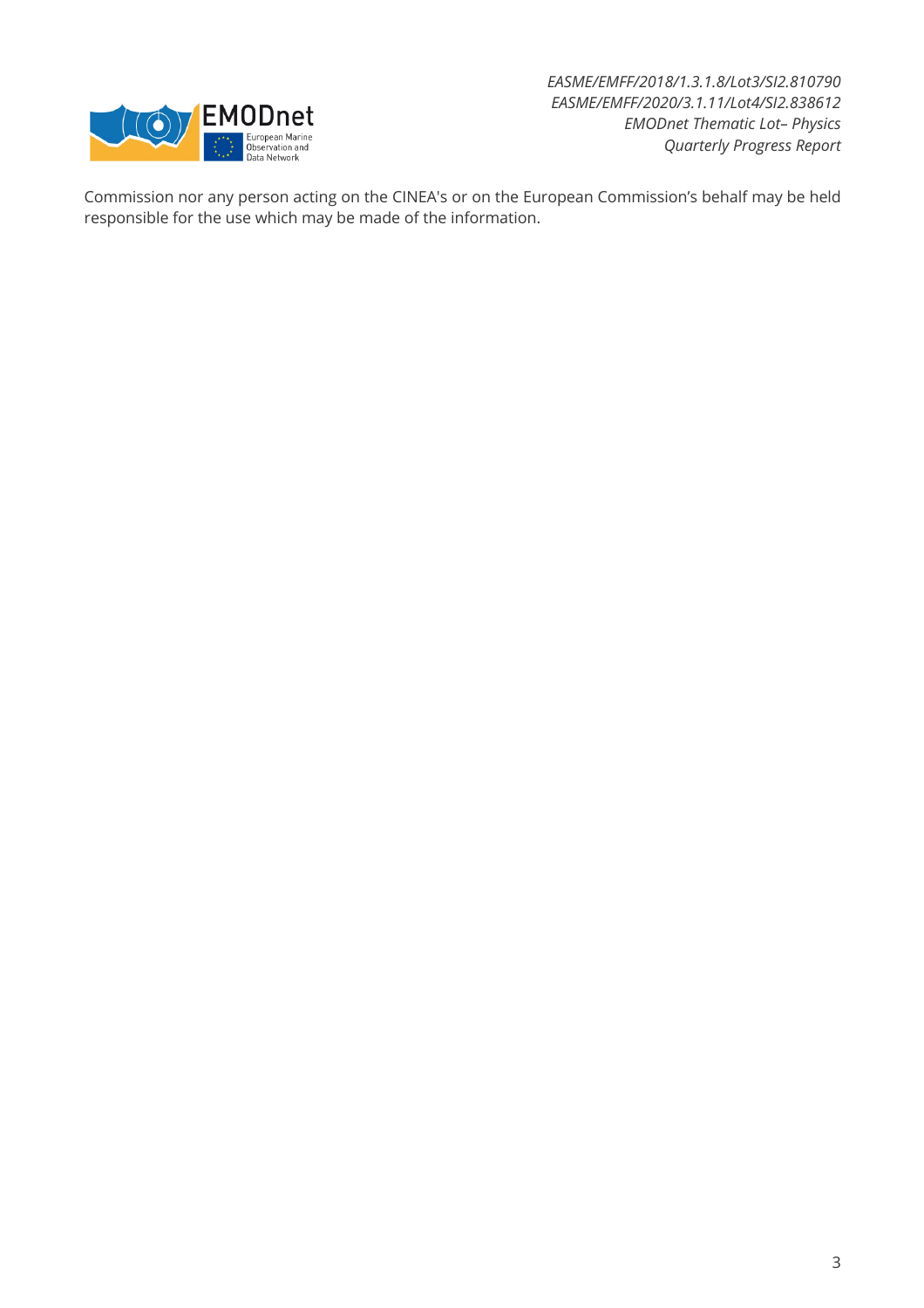

# **1. Highlights in this quarter**

During the quarter the team finished the contract activities on contract EASME/EMFF/2018/1.3.1.8/ Lot3/SI2.810790 and started the new contract EASME/EMFF/2020/3.1.11/Lot4/SI2.838612. The first part of the following section reports on the previous contract, the second on the new one. The other sections are common for the two contracts.

### **1.1 EASME/EMFF/2018/1.3.1.8/Lot3/SI2.810790**

#### **Table 1. Milestones and Deliverables**

| <b>Status of the Milestones and Deliverables listed in the workplan</b>            |                 |          |                                                                             |                                                               |  |  |  |  |
|------------------------------------------------------------------------------------|-----------------|----------|-----------------------------------------------------------------------------|---------------------------------------------------------------|--|--|--|--|
| Milestone/Deliverable                                                              | <b>WP</b>       | Date due | <b>Status (Delivered/Delayed)</b>                                           | If Delayed: reason for<br>delay and expected<br>delivery date |  |  |  |  |
| D1.1 - Event - Kick-off meeting (Required)                                         | WP1             | 30/09/19 | Delivered - KOM took place 07-<br>08/11/2019                                |                                                               |  |  |  |  |
| D3.1 - Portal - Portal on line (Required)                                          | WP <sub>3</sub> | 30/09/19 | Delivered - Portal on line from day 1                                       |                                                               |  |  |  |  |
| D3.2 - service - Monitoring tools (Required)                                       | WP3             | 15/10/19 | Delivered - Monitoring tools active<br>from day 1                           |                                                               |  |  |  |  |
| D4.1 - Service - Help desk service (Required)                                      | WP4             | 15/10/19 | Delivered - HD on line from day 1                                           |                                                               |  |  |  |  |
| D4.2 - Service - User feedback monitoring<br>service (Required)                    | WP4             | 15/10/19 | Delivered - user feedback<br>monitoring and management active<br>from day 1 |                                                               |  |  |  |  |
| D1.2 - Document - quarterly Progress Reports<br>(Required)                         | WP1             | 15/10/19 | <b>Delivered</b>                                                            |                                                               |  |  |  |  |
| D4.3.1 - Report - Statistics from HD service<br>and user satisfaction (Required)   | WP4             | 15/10/19 | Delivered - as section of D1.2                                              |                                                               |  |  |  |  |
| D4.4.1 - Report - Progress and actions about<br>the Involvement of RSCs (Required) | WP4             | 15/10/19 | Delivered – as section of D1.2                                              |                                                               |  |  |  |  |
| D4.5.1 - Report - Progress update on<br>promotion activities (Required)            | WP4             | 15/10/19 | Delivered – as section of D1.2                                              |                                                               |  |  |  |  |
| D1.3 - Document - quarterly Progress Reports<br>(Required)                         | WP1             | 15/01/20 | <b>Delivered</b>                                                            |                                                               |  |  |  |  |
| D4.3.2 - Report - Statistics from HD service<br>and user satisfaction (Required)   | WP4             | 15/01/20 | Delivered - as section of D1.3                                              |                                                               |  |  |  |  |
| D4.4.2 - Report - Progress and actions about<br>the Involvement of RSCs (Required) | WP4             | 15/01/20 | Delivered – as section of D1.3                                              |                                                               |  |  |  |  |
| D4.5.2 - Report - Progress update on<br>promotion activities (Required)            | WP4             | 15/01/20 | Delivered – as section of D1.3                                              |                                                               |  |  |  |  |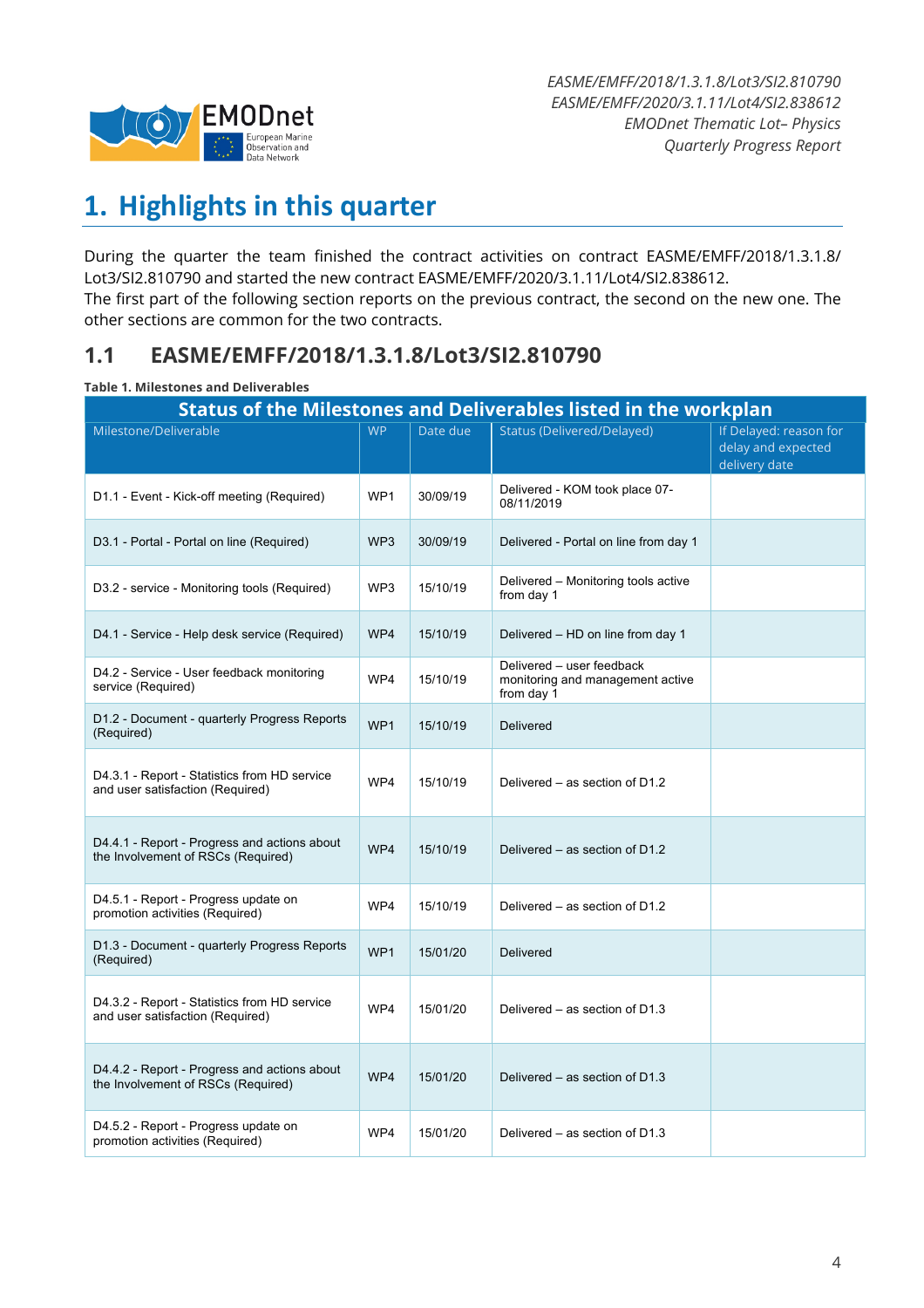

| D2.3 - Document - 1st report on data products<br>specifications, sources and methods of<br>integration into the portal (Internal)                         | WP <sub>2</sub> | 28/02/20 | <b>Delivered</b>                                                                          |  |
|-----------------------------------------------------------------------------------------------------------------------------------------------------------|-----------------|----------|-------------------------------------------------------------------------------------------|--|
| D3.3 - Service - EMODnet Physics catalogue<br>v.1 (internal)                                                                                              | WP3             | 28/02/20 | Delivered - update and review of the<br>entries in EMODnet Physics<br>GeoNetwork instance |  |
| D1.4 - Document - quarterly Progress Reports<br>(Required)                                                                                                | WP1             | 15/04/20 | Delivered                                                                                 |  |
| D4.3.3 - Report - Statistics from HD service<br>and user satisfaction (Required)                                                                          | WP4             | 15/04/20 | Delivered – as section of D1.4                                                            |  |
| D4.4.3 - Report - Progress and actions about<br>the Involvement of RSCs (Required)                                                                        | WP4             | 15/04/20 | Delivered – as section of D1.4                                                            |  |
| D4.5.3 - Report - Progress update on<br>promotion activities (Required)                                                                                   | WP4             | 15/04/20 | Delivered – as section of D1.4                                                            |  |
| D1.5 - Document - quarterly Progress Reports<br>(Required)                                                                                                | WP <sub>1</sub> | 15/07/20 | <b>Delivered</b>                                                                          |  |
| D4.3.4 - Report - Statistics from HD service<br>and user satisfaction (Required)                                                                          | WP4             | 15/07/20 | Delivered – as section of D1.5                                                            |  |
| D4.4.4 - Report - Progress and actions about<br>the Involvement of RSCs (Required)                                                                        | WP4             | 15/07/20 | Delivered – as section of D1.5                                                            |  |
| D4.5.4 - Report - Progress update on<br>promotion activities (Required)                                                                                   | WP4             | 15/07/20 | Delivered – as section of D1.5                                                            |  |
| D1.6 - Document - Interim Report (Required)                                                                                                               | WP <sub>1</sub> | 26/08/20 | <b>Delivered</b>                                                                          |  |
| D <sub>2.1</sub> - Document - Documentation and<br>guidance on data flow harmonization<br>(including machine to machine connections)<br>specs) (Required) | WP2             | 26/08/20 | Delivered                                                                                 |  |
| D2.2 - Document - Report on data sources<br>evaluation and methods of integration into the<br>portal (Internal)                                           | WP <sub>2</sub> | 26/08/20 | <b>Delivered</b>                                                                          |  |
| D2.6 - Document - Report on M2M services<br>(internal)                                                                                                    | WP <sub>2</sub> | 26/08/20 | Delivered                                                                                 |  |
| D3.3 - Service - EMODnet Physics catalogue<br>v.2 (internal)                                                                                              | WP3             | 26/08/20 | Delivered - new/updated EMODnet<br>Physics GeoNetwork instance                            |  |
| D1.7 - Document - quarterly Progress Reports<br>(Required)                                                                                                | WP1             | 15/10/20 | Delivered                                                                                 |  |
| D4.3.5 - Report - Statistics from HD service<br>and user satisfaction (Required)                                                                          | WP4             | 15/10/20 | Delivered – as section of D1.7                                                            |  |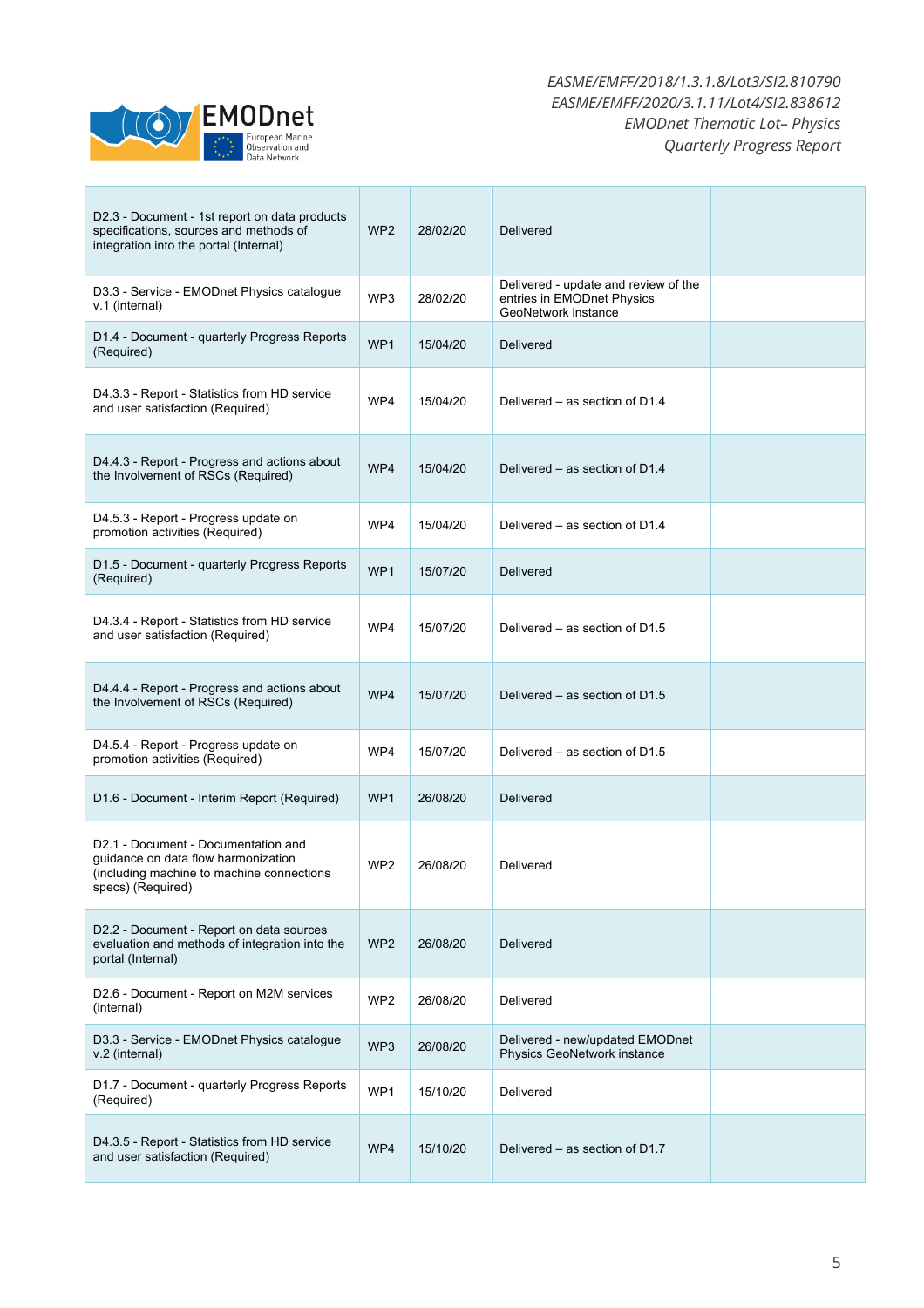

| D4.4.5 - Report - Progress and actions about<br>the Involvement of RSCs (Required)                                                | WP4             | 15/10/20 | Delivered – as section of D1.7    |  |
|-----------------------------------------------------------------------------------------------------------------------------------|-----------------|----------|-----------------------------------|--|
| D4.5.5 - Report - Progress update on<br>promotion activities (Required)                                                           | WP4             | 15/10/20 | Delivered – as section of D1.7    |  |
| D1.8 - Document - quarterly Progress Reports<br>(Required)                                                                        | WP1             | 15/01/21 | Delivered                         |  |
| D4.3.6 - Report - Statistics from HD service<br>and user satisfaction (Required)                                                  | WP4             | 15/01/21 | Delivered – as section of D1.8    |  |
| D4.4.6 - Report - Progress and actions about<br>the Involvement of RSCs (Required)                                                | WP4             | 15/01/21 | Delivered – as section of D1.8    |  |
| D4.5.6 - Report - Progress update on<br>promotion activities (Required)                                                           | WP4             | 15/01/21 | Delivered - as section of D1.8    |  |
| D2.5 - Document - 3rd report on data products<br>specifications, sources and methods of<br>integration into the portal (Internal) | WP <sub>2</sub> | 28/02/21 | Delivered                         |  |
| D3.3 - Service - EMODnet Physics catalogue<br>v.3 (internal)                                                                      | WP <sub>3</sub> | 28/02/21 | Delivered                         |  |
| D1.9 - Document - quarterly Progress Reports<br>(Required)                                                                        | WP1             | 15/04/21 | Delivered                         |  |
| D4.3.7 - Report - Statistics from HD service<br>and user satisfaction (Required)                                                  | WP4             | 15/04/21 | Delivered - as section of D1.9    |  |
| D4.4.7 - Report - Progress and actions about<br>the Involvement of RSCs (Required)                                                | WP4             | 15/04/21 | Delivered – as section of $D1.9$  |  |
| D4.5.7 - Report - Progress update on<br>promotion activities (Required)                                                           | WP4             | 15/04/21 | Delivered $-$ as section of D1.9  |  |
| D1.10 - Document - quarterly Progress<br>Reports (Required)                                                                       | WP1             | 15/07/21 | Delivered                         |  |
| D4.3.8 - Report - Statistics from HD service<br>and user satisfaction (Required)                                                  | WP4             | 15/07/21 | Delivered $-$ as section of D1.10 |  |
| D4.4.8 - Report - Progress and actions about<br>the Involvement of RSCs (Required)                                                | WP4             | 15/07/21 | Delivered - as section of D1.10   |  |
| D4.5.8 - Report - Progress update on<br>promotion activities (Required)                                                           | WP4             | 15/07/21 | Delivered $-$ as section of D1.10 |  |
| D1.11 - Document - Final Report (Required)                                                                                        | WP1             | 26/08/21 | Delivered                         |  |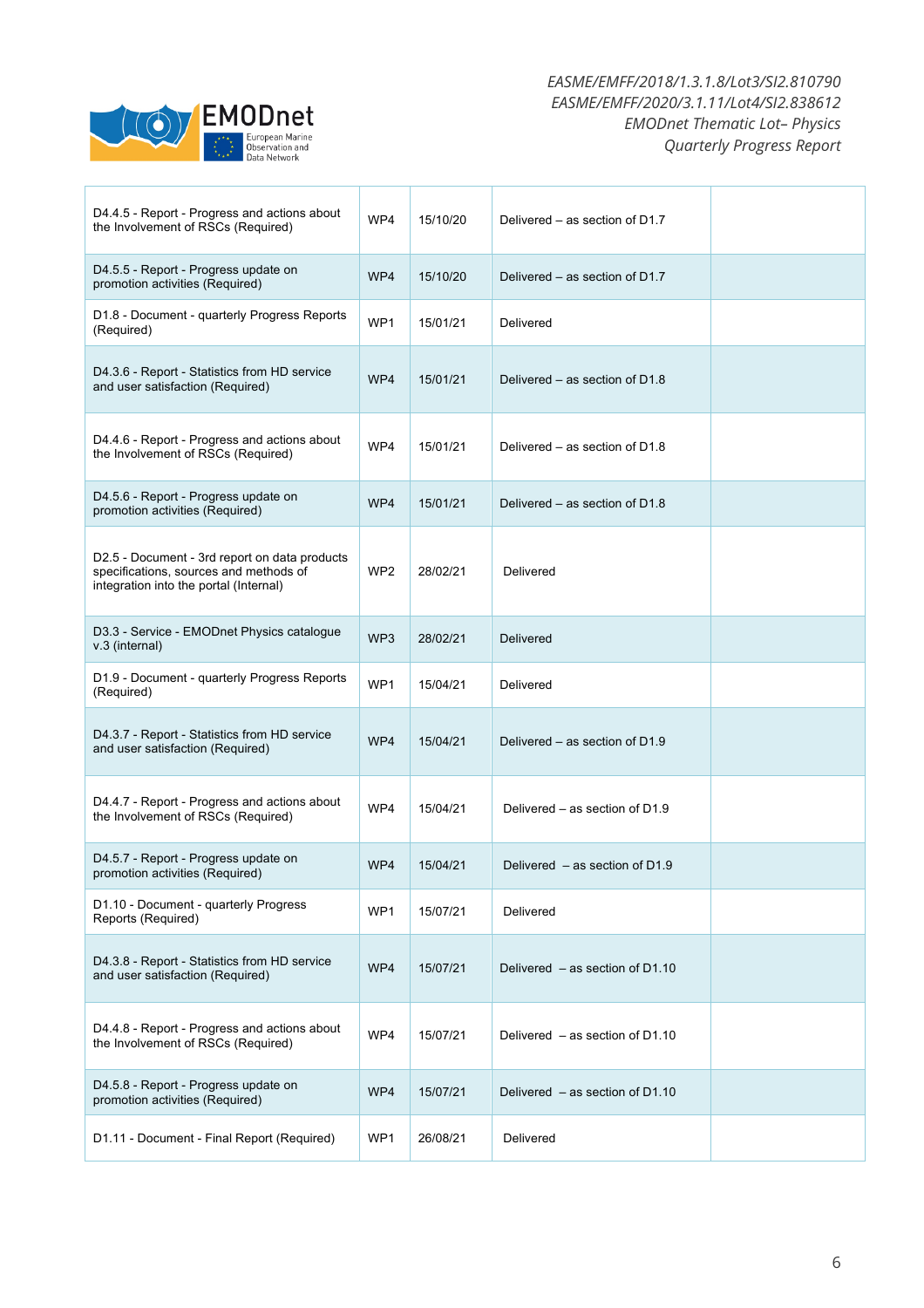

| D2.4 - Document - 2nd report on data products<br>specifications, sources and methods of<br>integration into the portal (Internal) | WP <sub>2</sub> | 26/08/21 | Delivered |  |
|-----------------------------------------------------------------------------------------------------------------------------------|-----------------|----------|-----------|--|
| D2.6 - Document - Update on M2M services<br>(internal)                                                                            | WP <sub>2</sub> | 26/08/21 | Delivered |  |
| D3.3 - Service - EMODnet Physics catalogue<br>v.4 (internal)                                                                      | WP <sub>3</sub> | 26/08/21 | Delivered |  |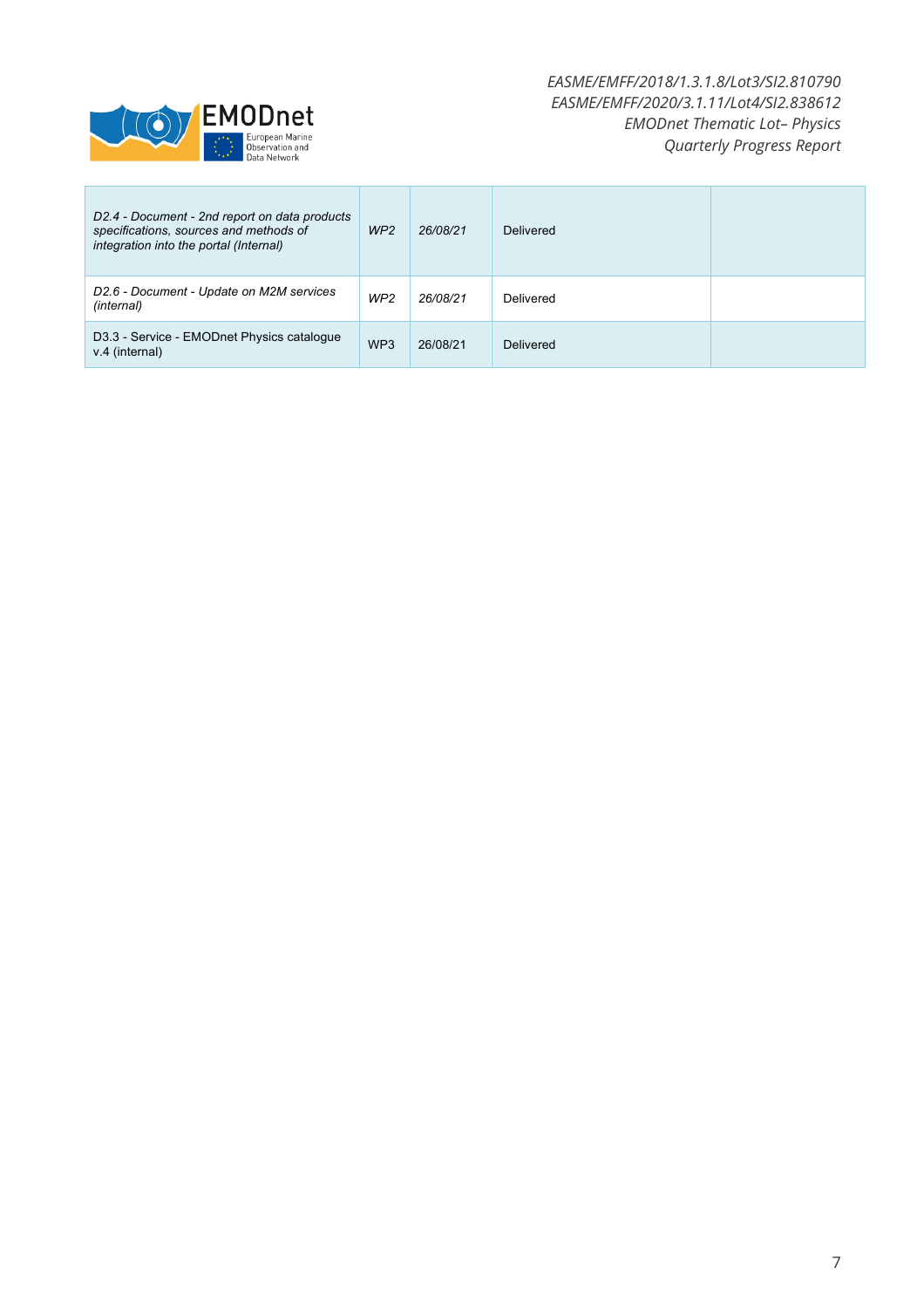

## **1.2 EASME/EMFF/2020/3.1.11/Lot4/SI2.838612**

#### **Table 2. Milestones and Deliverables - EASME/EMFF/2020/3.1.11/Lot4/SI2.83861**

| <b>Status of the Milestones and Deliverables listed in the workplan</b>                        |          |                                                                                                                                 |                                                            |  |  |  |
|------------------------------------------------------------------------------------------------|----------|---------------------------------------------------------------------------------------------------------------------------------|------------------------------------------------------------|--|--|--|
| Milestone/Deliverable                                                                          | Date due | <b>Status</b><br>(Delivered/Delayed)                                                                                            | If Delayed: reason for delay<br>and expected delivery date |  |  |  |
| D1.14 Quarterly report Q3.2021                                                                 | 15/10/21 | This report                                                                                                                     |                                                            |  |  |  |
| D1.1 Kick off Meeting                                                                          | 31/12/21 | 28/09/2021 - KOM with<br>Central, while the<br>internal core team<br>meeting is planned for<br>1 <sup>st</sup> week of November |                                                            |  |  |  |
| D1.3 EMODnet SC                                                                                | 31/12/21 | 8-10 September 2021                                                                                                             |                                                            |  |  |  |
| D1.4 EMODnet TWG                                                                               | 31/12/21 | 8-10 September 2021                                                                                                             |                                                            |  |  |  |
| D1.27 EMODnet Ingestion general assembly 2021                                                  | 31/12/21 | 21-22 September 2021                                                                                                            |                                                            |  |  |  |
| D1.31 Use cases 2021                                                                           | 31/12/21 |                                                                                                                                 |                                                            |  |  |  |
| D1.35 TGs - RSCs event attendance                                                              | 31/12/21 |                                                                                                                                 |                                                            |  |  |  |
| D2.1. Data Inventory with gap analysis v.2021                                                  | 31/12/21 |                                                                                                                                 |                                                            |  |  |  |
| D2.15 Updated list of EMODnet Physics products<br>v.2021                                       | 31/12/21 |                                                                                                                                 |                                                            |  |  |  |
| D2.20 River Proxy V1.0                                                                         | 31/12/21 |                                                                                                                                 |                                                            |  |  |  |
| D2.25 SLEV INS DB                                                                              | 31/12/21 |                                                                                                                                 |                                                            |  |  |  |
| D2.35 TGs - RSCs event attendance                                                              | 31/12/21 |                                                                                                                                 |                                                            |  |  |  |
| D2.4 EMODnet Physics Event/Workshop                                                            | 31/12/21 |                                                                                                                                 |                                                            |  |  |  |
| D3.1 Report on the SOS.SWE connected stations<br>v.2021                                        | 31/12/21 |                                                                                                                                 |                                                            |  |  |  |
| D3.12 Phasing out of EMODnet Physics mapviewer                                                 | 31/12/21 |                                                                                                                                 |                                                            |  |  |  |
| D3.13 EMODnet Physics catalogue v.2021                                                         | 31/12/21 |                                                                                                                                 |                                                            |  |  |  |
| D3.5 Report on new API v.2021                                                                  | 31/12/21 |                                                                                                                                 |                                                            |  |  |  |
| D3.8 handbook to use EMODnet Physics APIs v.2021                                               | 31/12/21 |                                                                                                                                 |                                                            |  |  |  |
| D1.15 Quarterly report Q4.2021                                                                 | 15/01/22 |                                                                                                                                 |                                                            |  |  |  |
| D1.25 EMODnet Physics note for Annual Report 2021                                              | 31/03/22 |                                                                                                                                 |                                                            |  |  |  |
| D1.34 Contribution to central space with background<br>information and EMODnet Physics content | 31/03/22 |                                                                                                                                 |                                                            |  |  |  |
| D2.32 WAVE INS DB+ NOWCAST v.2.0                                                               | 31/03/22 |                                                                                                                                 |                                                            |  |  |  |
| D2.33 WIND INS DB+ NOWCAST v.2.0                                                               | 31/03/22 |                                                                                                                                 |                                                            |  |  |  |
| D3.11 Phasing out of EMODnet Physics Landing<br>page                                           | 31/03/22 |                                                                                                                                 |                                                            |  |  |  |
| D3.16 Monitoring tools                                                                         | 31/03/22 |                                                                                                                                 |                                                            |  |  |  |
| D1.16 Quarterly report Q1.2022                                                                 | 15/04/22 |                                                                                                                                 |                                                            |  |  |  |
| D1.5 EMODnet SC                                                                                | 30/06/22 |                                                                                                                                 |                                                            |  |  |  |
| D1.11 EMODnet plenary event                                                                    | 30/06/22 |                                                                                                                                 |                                                            |  |  |  |
| D1.36 TGs - RSCs events sattendance                                                            | 30/06/22 |                                                                                                                                 |                                                            |  |  |  |
| D1.6 EMODnet TWG                                                                               | 30/06/22 |                                                                                                                                 |                                                            |  |  |  |
| D2.18 SSS v.2020                                                                               | 30/06/22 |                                                                                                                                 |                                                            |  |  |  |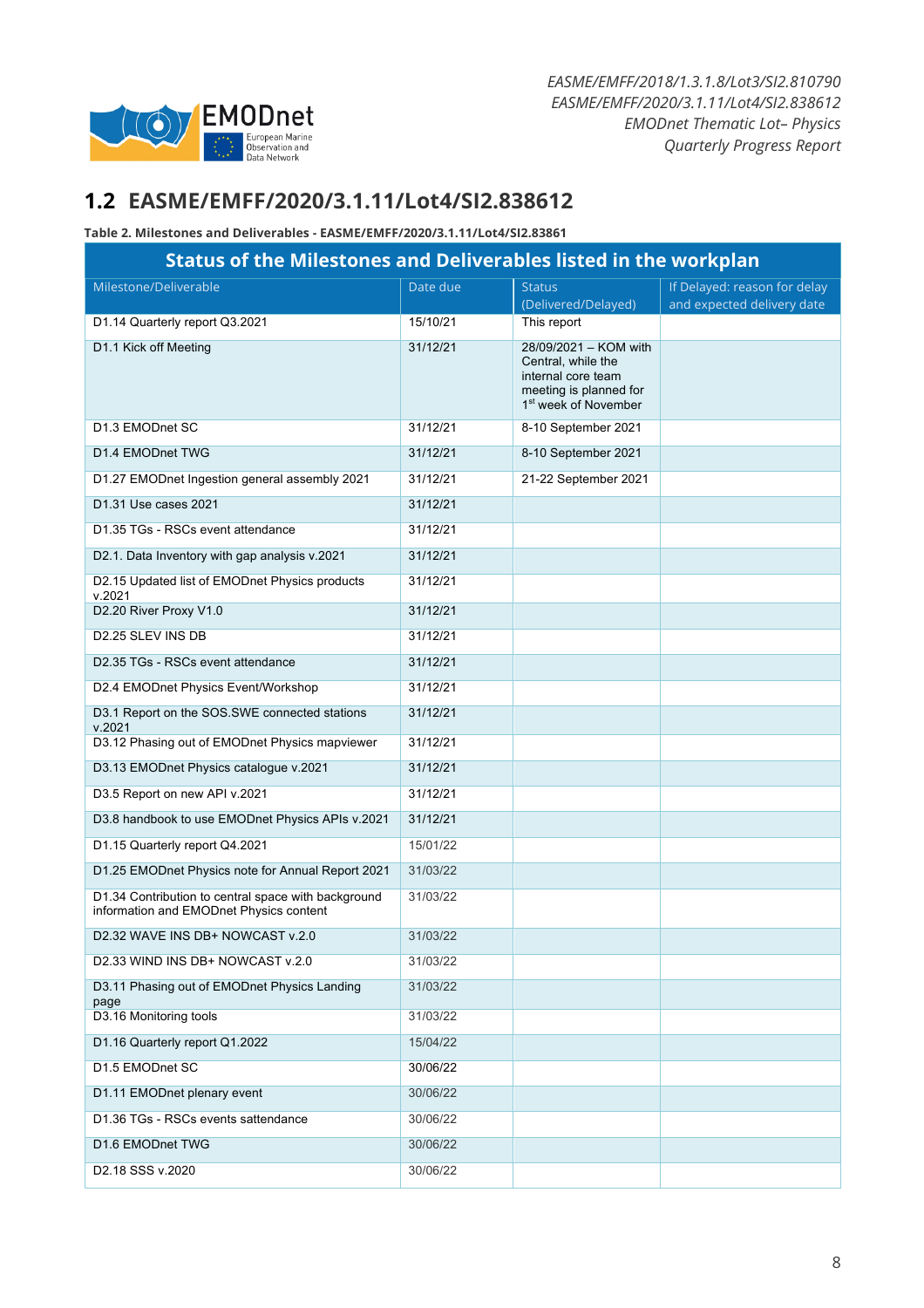

| D2.36 TGs - RSCs events sattendance                                                                 | 30/06/22 |  |
|-----------------------------------------------------------------------------------------------------|----------|--|
| D2.5 EMODnet Physics Event/Workshop                                                                 | 30/06/22 |  |
| D1.17 Quarterly report Q2.2022                                                                      | 15/07/22 |  |
| D1.22 Annual progress report                                                                        | 23/08/22 |  |
| D1.29 Guideline on data ingestion procedures for new<br>real time and near real time streams v.2022 | 30/09/22 |  |
| D2.10 EMODnet Physics Handbook on data<br>management                                                | 30/09/22 |  |
| D2.12 EMODnet Physics Metadata handbook and<br>examples                                             | 30/09/22 |  |
| D2.13 Report on dissemination system interfaces<br>update v.2022                                    | 30/09/22 |  |
| D2.16 Updated list of EMODnet Physics products<br>v.2022                                            | 30/09/22 |  |
| D2.2 Data Inventory with gap analysis v.2021                                                        | 30/09/22 |  |
| D2.21 River Proxy V2.0                                                                              | 30/09/22 |  |
| D2.23 INS RVFL DB v.1.0                                                                             | 30/09/22 |  |
| D2.26 SLEV REL TRENDS                                                                               | 30/09/22 |  |
| D2.27 SLEV ABS TRENDS                                                                               | 30/09/22 |  |
| D2.28 SLEV REL ANOM                                                                                 | 30/09/22 |  |
| D2.29 SLEV ATL ABS TREND                                                                            | 30/09/22 |  |
| D2.31 UWN ROI v.1.0                                                                                 | 30/09/22 |  |
| D2.34 ICE SIC v.2.0                                                                                 | 30/09/22 |  |
| D2.8 Report on th maintainace and update of the<br>EMODnet Physics smart connectors v.2022          | 30/09/22 |  |
| D3.14 Maintenance and update of EMODnet Physics<br>catalogue v.2022                                 | 30/09/22 |  |
| D3.2 Report on the SOS.SWE connected stations<br>v.2022                                             | 30/09/22 |  |
| D3.6 new APIs v.2022                                                                                | 30/09/22 |  |
| D3.9 handbook to use EMODnet Physics APIs v.2022                                                    | 30/09/22 |  |
| D1.18 Quarterly report Q3.2022                                                                      | 15/10/22 |  |
| D1.12 EMODnet plenary event                                                                         | 31/12/22 |  |
| D1.2 Annual assembly                                                                                | 31/12/22 |  |
| D1.28 EMODnet Ingestion general assembly 2022                                                       | 31/12/22 |  |
| D1.32 Use cases 2022                                                                                | 31/12/22 |  |
| D1.37 TGs - RSCs events attendance                                                                  | 31/12/22 |  |
| D1.7 EMODnet SC                                                                                     | 31/12/22 |  |
| D1.8 EMODnet TWG                                                                                    | 31/12/22 |  |
| D2.37 TGs - RSCs events attendance                                                                  | 31/12/22 |  |
| D2.6 EMODnet Physics Event/Workshop                                                                 | 31/12/22 |  |
| D1.19 Quarterly report Q4.2022                                                                      | 15/01/23 |  |
| D1.26 EMODnet Physics note for Annual Report 2022                                                   | 31/03/23 |  |
| D1.20 Quarterly report Q1.2023                                                                      | 15/04/23 |  |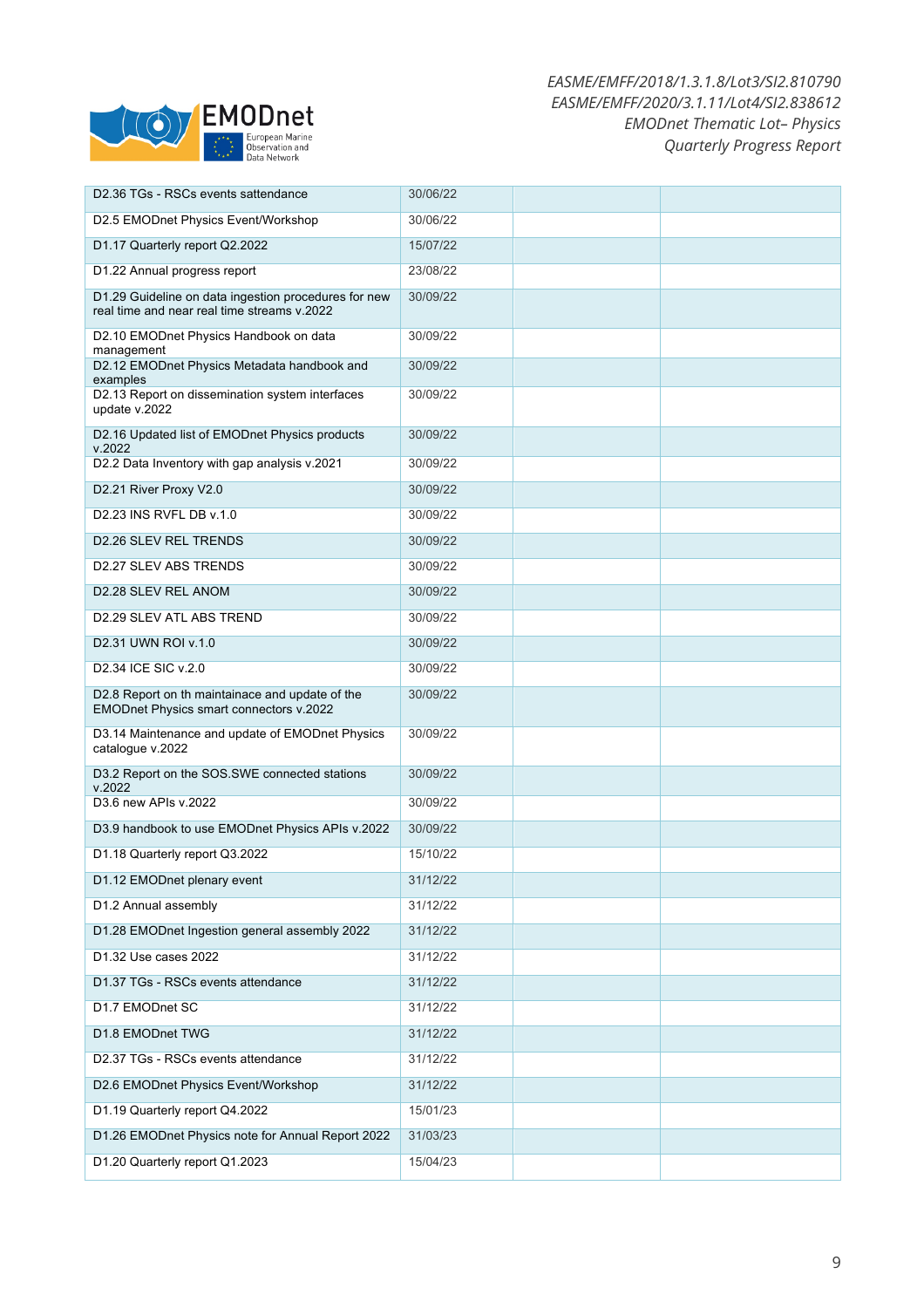

| D1.10 EMODnet TWG                                                                                   | 30/06/23 |  |
|-----------------------------------------------------------------------------------------------------|----------|--|
| D1.13 EMODnet plenary event                                                                         | 30/06/23 |  |
| D1.38 TGs - RSCs events attendance                                                                  | 30/06/23 |  |
| D1.9 EMODnet SC                                                                                     | 30/06/23 |  |
| D <sub>2.19</sub> SSS v.2021                                                                        | 30/06/23 |  |
| D2.24 TSM v.2021                                                                                    | 30/06/23 |  |
| D2.30 RFVL v.1                                                                                      | 30/06/23 |  |
| D2.38 TGs - RSCs events attendance                                                                  | 30/06/23 |  |
| D2.7 EMODnet Physics Event/Workshop                                                                 | 30/06/23 |  |
| D1.21 Quarterly report Q2.2023                                                                      | 15/07/23 |  |
| D1.23 Final progress report                                                                         | 23/08/23 |  |
| D1.24 Handover note                                                                                 | 23/08/23 |  |
| D1.30 Guideline on data ingestion procedures for new<br>real time and near real time streams v.2023 | 30/09/23 |  |
| D1.33 Use cases 2023                                                                                | 30/09/23 |  |
| D2.11 Support to develop common strategy and<br>guideline for adoption cloud technologies           | 30/09/23 |  |
| D2.14 Report on dissemination system interfaces<br>update v.2023                                    | 30/09/23 |  |
| D2.17 Updated list of EMODnet Physics products<br>v.2023                                            | 30/09/23 |  |
| D2.22 River Proxy V3.0                                                                              | 30/09/23 |  |
| D2.3 Data Inventory with gap analysis v.2021                                                        | 30/09/23 |  |
| D2.9 Report on th maintainace and update of the<br>EMODnet Physics smart connectors v.2023          | 30/09/23 |  |
| D3.10 handbook to use EMODnet Physics APIs<br>v.2023                                                | 30/09/23 |  |
| D3.15 Maintenance and update of EMODnet Physics<br>catalogue v.2023                                 | 30/09/23 |  |
| D3.3 Report on the SOS.SWE connected stations<br>v.2023                                             | 30/09/23 |  |
| D3.4 Handbook on procedure to set up SOS.SWE<br>interoperability                                    | 30/09/23 |  |
| D3.7 new APIs v.2023                                                                                | 30/09/23 |  |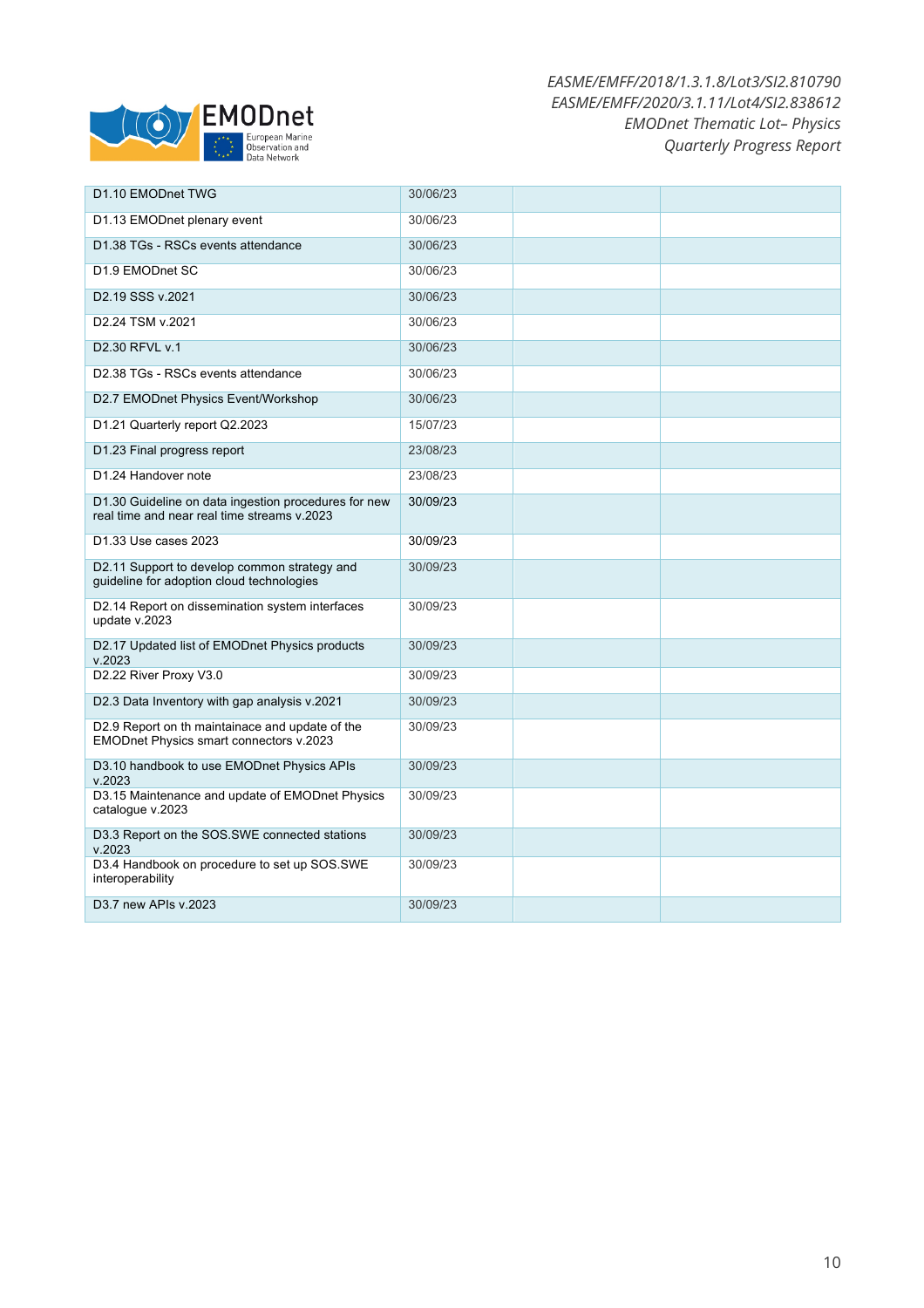

### *Task 1. Develop a common method of access to data held in repositories*

#### *Task 1(n). Maintain and improve a common method of access to data held in repositories*

During the reporting period, we continued working on the system backend and cleaning and updating datasets and data packages in the system.

### *Task 2. Construct products from one or more data sources that provide users with information about the distribution of parameters in time and space*

### *Task 2(n). Construct products from one or more data sources that provide users with information about the distribution and quality of parameters in time and space*

The following products have been updated/published:

- **Salinity:**
	- o EP\_MAP\_PSAL\_002 (https://products.emodnet-physics.eu/EP\_MAP\_PSAL\_002/): Near real-time salinity of the water column from multi-platform observations. This product presents the latest 7 and 60 days of measurements from moving platforms.
	- o EP\_MAP\_PSAL\_003 (https://products.emodnet-physics.eu/EP\_MAP\_PSAL\_003/): Salinity profiles collected by animal-borne instrumentation.
	- o EP\_MAP\_PSAL\_005 (https://products.emodnet-physics.eu/EP\_MAP\_PSAL\_005/): Salinity monthly climatology for North Atlantic Ocean, Baltic Sea, Arctic Sea, Mediterranean Sea and Black Sea, covering the period from 1900 to 2014.
	- o EP\_MAP\_PSAN\_001 (https://products.emodnet-physics.eu/EP\_MAP\_PSAN\_001/): Salinity anomalies calculated over baseline averages of 10 years. This product provides the difference of a yearly average salinity from the average of the baseline period.
	- o EP\_MAP\_PSAN\_002 (https://products.emodnet-physics.eu/EP\_MAP\_PSAN\_002/): Salinity anomalies calculated over baseline averages of 20 years. This product provides the difference of a yearly average salinity from the average of the baseline period.
	- o EP\_MAP\_PSAN\_003 (https://products.emodnet-physics.eu/EP\_MAP\_PSAN\_003/): Salinity anomalies calculated over baseline averages of 30 years. This product provides the difference of a yearly average salinity from the average of the baseline period.
	- o EP\_MAP\_NADR\_002 (https://products.emodnet-physics.eu/EP\_MAP\_NADR\_002/): High-resolution salinity climatological fields for the Northern Adriatic Sea.
- **Temperature:**
	- o EP\_MAP\_TEMP\_002 (https://products.emodnet-physics.eu/EP\_MAP\_TEMP\_002/): Near real-time temperature of the water column from multi-platform observations. This product presents the latest 7 and 60 days of measurements from moving platforms.
	- o EP\_MAP\_TEMP\_003 (https://products.emodnet-physics.eu/EP\_MAP\_TEMP\_003/): Temperature profiles collected by animal-borne instrumentation.
	- o EP\_MAP\_TEMP\_004 (https://products.emodnet-physics.eu/EP\_MAP\_TEMP\_004/): Temperature monthly climatology for North Atlantic Ocean, Baltic Sea, Arctic Sea, Mediterranean Sea and Black Sea, covering the period from 1900 to 2014.
	- o EP\_MAP\_TEAN\_001 (https://products.emodnet-physics.eu/EP\_MAP\_TEAN\_001/): Temperature anomalies calculated over baseline averages of 10 years.
	- o EP\_MAP\_TEAN\_002 (https://products.emodnet-physics.eu/EP\_MAP\_TEAN\_002/):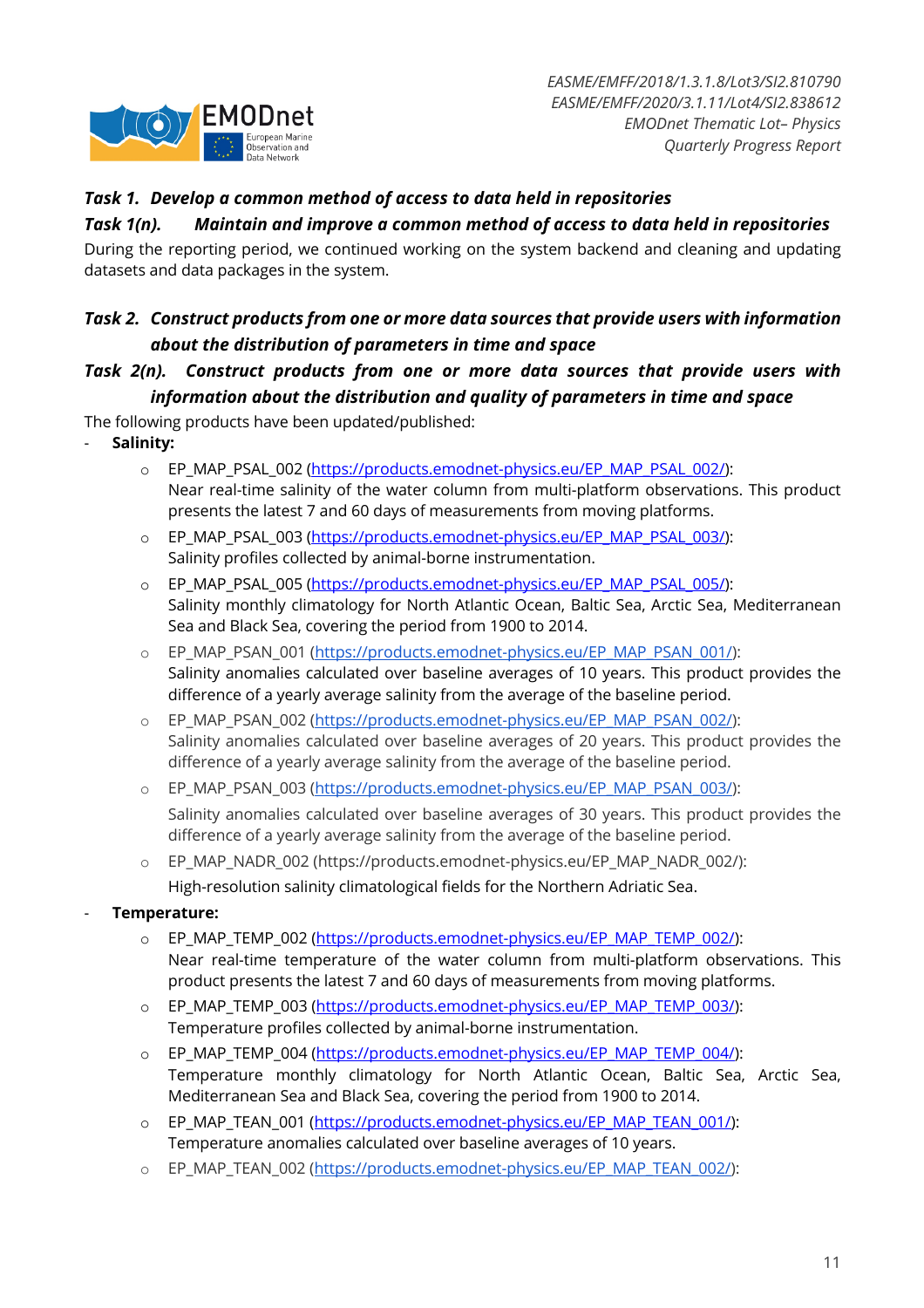

Temperature anomalies calculated over baseline averages of 20 years.

- o EP\_MAP\_TEAN\_003 (https://products.emodnet-physics.eu/EP\_MAP\_TEAN\_003/): Temperature anomalies calculated over baseline averages of 30 years.
- o EP\_MAP\_NADR\_001 (https://products.emodnet-physics.eu/EP\_MAP\_NADR\_001/): High-resolution temperature climatological fields for the Northern Adriatic Sea.
- **Wind**
	- o EP\_MAP\_WIOD\_001 (https://products.emodnet-physics.eu/EP\_MAP\_WIOD\_001/): Wind observation-days per year.
- **Wave**
	- o EP\_MAP\_WAOD\_001 (https://products.emodnet-physics.eu/EP\_MAP\_WAOD\_001/): Wave observation-days per year.
- **Sea level**
	- o EP\_MAP\_SLOD\_001 (https://products.emodnet-physics.eu/EP\_MAP\_SLOD\_001/): Sea level observation-days per year.
- **River flow** 
	- o EP\_MAP\_RFOD\_001 (https://products.emodnet-physics.eu/EP\_MAP\_RFOD\_001/): River flow observation-days per year.
- **Current**
	- o EP\_MAP\_CUOD\_001 (https://products.emodnet-physics.eu/EP\_MAP\_CUOD\_001/): Current observation-days per year.
- **Carbon dioxide**
	- o EP\_MAP\_SOCAT\_001 (https://products.emodnet-physics.eu/EP\_MAP\_SOCAT\_001/):

Surface ocean fugacity of carbon dioxide observations from 1957 to 2019 for the global oceans and coastal seas. This product is based on the Surface Ocean  $CO<sub>2</sub>$  Atlas (SOCAT) database v.2020.

#### *Task 3. Develop procedures for machine-to-machine connections to data and data products*

#### *Task 3(n). Develop procedures for machine-to-machine connections to data and data products*

As part of the M2M connection task, we continued the on-going activities to ingest and include ARICE project (https://www.arice.eu/) data and EuroFleets+ project data. Metadata and data models exchange are under a final review before proceeding with data integration.

### *Task 4. Maintain and further develop a thematic web portal allowing users to find, visualise and download data and promote the data and data products of the portal*

#### *Task 9(n). Maintain the existing thematic web portal for a maximum of six months from the start of the projects*

We continued the development and update of the thematic web portal.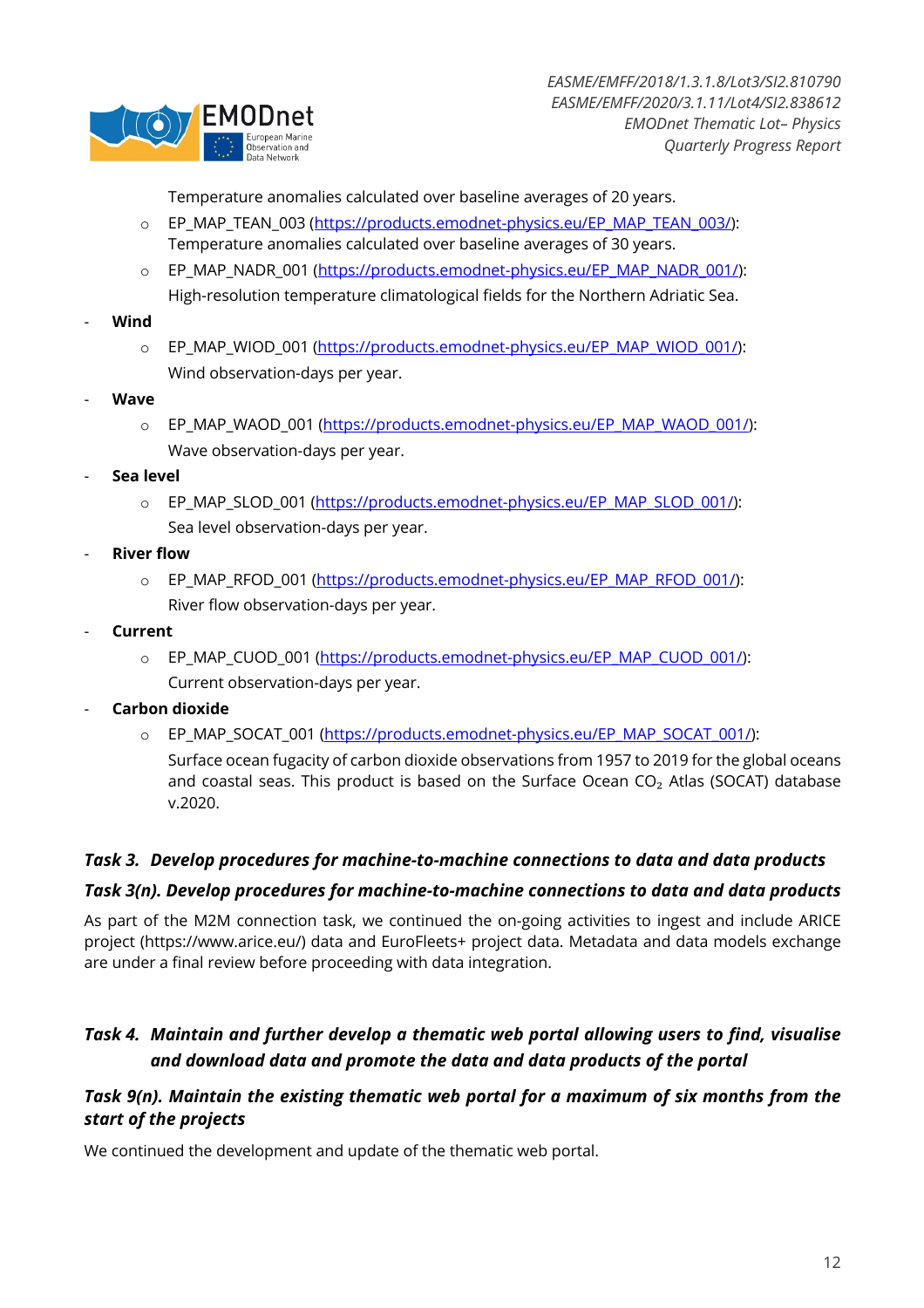

### *Task 4(n). Contribute data, data products and content to a central portal that allows users to find, view and download data and data products*

We had the first meeting with the Central portal team (28/09/2021) and we started the discussion on the portal migration process.

### *Task 5(n). Contributing content to dedicated spaces in Central Portal*

The first task will be the mapping of the static content to be ported under the central portal, activity has already started.

### *Task 5. Ensure the involvement of regional sea conventions*

#### *Task 6(n). Ensure the involvement of regional sea conventions*

In line with the previous periods, we are going to follow the TG NOISE activities (external attender) and under the new contract ICES (core team partner) and CTN (subcontractor) will help ensuring the involvment of RSC.

### *Task 6. Install a process to monitor performance and deal with user feedback*

#### *Task 8(n). Monitor quality/performance and deal with user feedback*

The subtask "deal with user feedback" goes together with task 7. Concerning the process to monitor performances, EMODnet Physics is implementing *matomo* for collecting views on the landing and map page. It uses logs to extract the traffic/requests/manual downloads/interaction with services. For manual downloads from the Mapviewer (www.emodnet-physics.eu/map) authentication is proposed for downloading data (older than 60 days) from coastal fixed stations and data products organized under CMEMS INSTAC. Moreover the new products and service monitoring service (graylog) is up and running.

Besides the help desk system (see task.7) the main interaction with users was during the Polar Data Forum when stakeholders confirmed the importance of having harmonized and simplified system to access data such as EMODnet Physics: the mapviewer provides the users with an eaasy tool to identify gaps.

#### *Task 7. Operate a help desk offering support to users*

EMODnet Physics is providing an online help desk feature to deal with users. Any request gets an ID to track and manage the feedback time. Table 5 lists the collected interactions.

As part of the support to users, we guided OGS to set up and deploy an ERDDAP instance, now avaialble @ https://nodc.inogs.it/erddap/info/index.html?page=1&itemsPerPage=1000

### *Task 7(n). Contribute to the implementation of EU legislation and broader initiatives for open data*

Nothig to report for this specific task since the start of the new contract.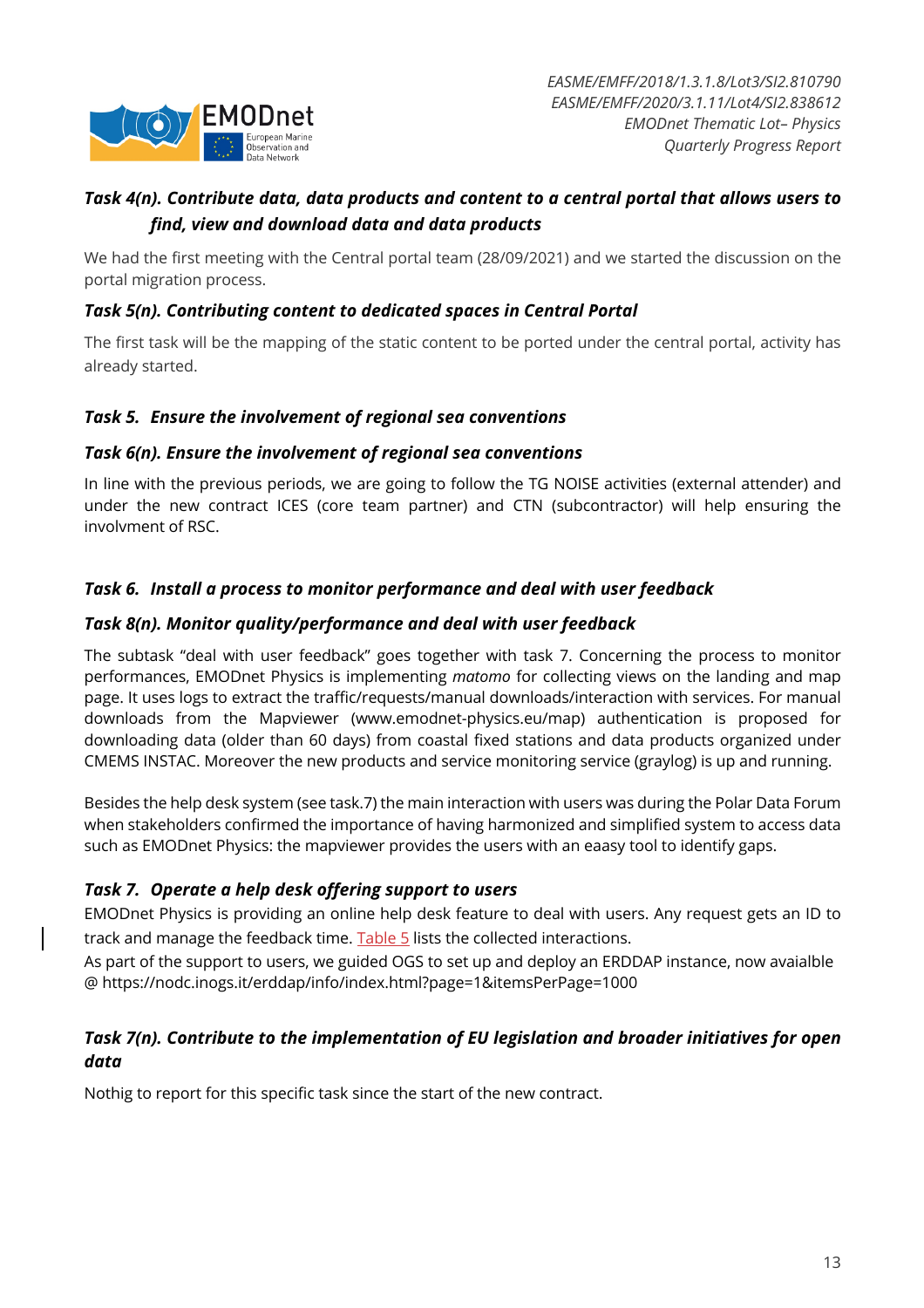

# **2. Identified issues: status and actions taken**

The following tables report pending actions from the previous report and newly-identified priority issues.

#### **Table 3. Priority issues identified by CINEA/ DG MARE/ Secretariat**

| A. Priority issue(s) identified and communicated by CINEA/ DG |                                                                                                   |                                     |                                                                                                  |          |               |  |  |  |
|---------------------------------------------------------------|---------------------------------------------------------------------------------------------------|-------------------------------------|--------------------------------------------------------------------------------------------------|----------|---------------|--|--|--|
| <b>MARE/ SECRETARIAT</b>                                      |                                                                                                   |                                     |                                                                                                  |          |               |  |  |  |
|                                                               | Priority issue                                                                                    | <b>Status</b><br>(Pending/Resolved) | Action(s) taken / remaining actions<br>planned                                                   | Date due | Date resolved |  |  |  |
| EM-14/EM-87                                                   | Physics - Web<br>Services<br>MetadataUrl<br>and DataUrl<br>fields                                 | In progress                         | Service check and update - continuous<br>dialogue with secretariat/central portal<br>tech team.  | asap     |               |  |  |  |
| $EM - 50$                                                     | Products to be<br>offered via<br>OGC services                                                     | In progress                         | Part of the Physics to central<br>discussion                                                     |          |               |  |  |  |
| EM-138                                                        | Add MATOMO<br>script to<br>GeoNetwork                                                             | Resolved                            |                                                                                                  |          | 27/08/2021    |  |  |  |
| EM-140                                                        | <b>INSPIRE quality</b><br>Service<br>requirements                                                 | In progress                         | TWG is working on this issue.                                                                    | asap     |               |  |  |  |
| EM-145                                                        | The WMS<br>service<br>exceeds the<br>10-seconds<br>response time<br>required by<br><b>INSPIRE</b> | In progress                         | To run the final tests and close the<br>issue                                                    | asap     |               |  |  |  |
| EM-210                                                        | LegendGraphic<br>s for HFR WMS                                                                    | Pending                             | Mapproxy does not support the<br>legend graphics as requested. A<br>custom development is needed | asap     |               |  |  |  |
| $EM - 214$                                                    | Banner-<br>Online Survey<br>2021                                                                  | Resolved                            | Page updated                                                                                     |          | 27/05/2021    |  |  |  |
| EM - 237                                                      | Update data<br>protection<br>notice                                                               | Resolved                            | Portal updated                                                                                   |          | 03/06/2021    |  |  |  |
| $EM - 243$                                                    | WMS is failing<br>to via the<br>website                                                           | Resolved                            | fixed                                                                                            |          | 22/06/2021    |  |  |  |
| $EM - 249$                                                    | Online Survey -<br>Banner update<br>deadline<br>extended                                          | Resolved                            | Page updated                                                                                     |          | 01/07/2021    |  |  |  |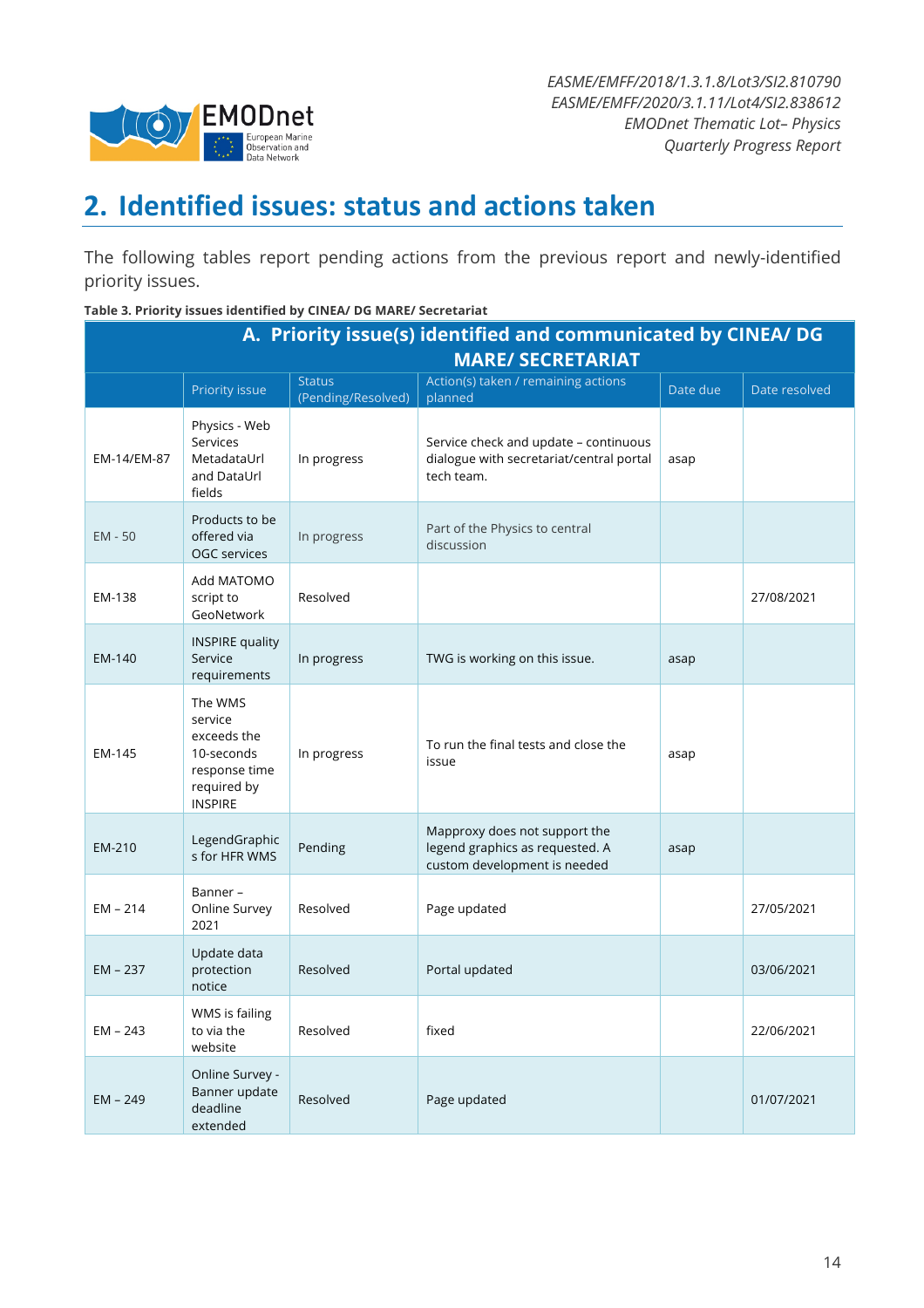

#### **Table 4. Priority issues identified by Physics group**

| B. Issues / challenges identified by the thematic assembly group itself |                                                                                                                                                                                                                                                                         |                                         |                                                                                                                                                                                                                              |                                                                                                                                                                                    |                         |  |  |  |
|-------------------------------------------------------------------------|-------------------------------------------------------------------------------------------------------------------------------------------------------------------------------------------------------------------------------------------------------------------------|-----------------------------------------|------------------------------------------------------------------------------------------------------------------------------------------------------------------------------------------------------------------------------|------------------------------------------------------------------------------------------------------------------------------------------------------------------------------------|-------------------------|--|--|--|
|                                                                         | <b>Priority issue / challenge</b>                                                                                                                                                                                                                                       | <b>Status</b><br>(Pending/<br>Resolved) | Action(s) taken /<br>remaining actions<br>planned                                                                                                                                                                            | Date due                                                                                                                                                                           | <b>Date</b><br>resolved |  |  |  |
| EP <sub>2</sub>                                                         | We use the WMO as platform id.<br>Lately some of the platforms with<br>old 5-digit WMO codes are also<br>delivered with the new 7-digit code.<br>This impacts the name of the<br>NetCDF files that are distributed and<br>the user may find duplicates in the<br>system | Pending                                 | Cross check and<br>cleaning/declaring of<br>duplicates.<br>More specifically we<br>are updating the<br>system to be able and<br>present when data is<br>avaialble from more<br><b>EMODnet Physics</b><br>sources.            | We cannot set a<br>deadline because the<br>update of the WMO is<br>not depending on<br><b>EMODnet Physics. We</b><br>can only check and<br>correct when an issue<br>is identified. |                         |  |  |  |
| EP <sub>3</sub>                                                         | Updates to the Norwegian tide<br>gauge network                                                                                                                                                                                                                          | pending                                 | In 2019 the Norwegian<br>Hydrographic Service<br>corrected a set of<br>known errors in the<br>tide gauge records.<br>These updated refer to<br>data back to 2007. New<br>data have to be<br>overwritten on<br>previous ones. | As soon as possible.<br>This task also involves<br>the<br>support/collaboration<br>of CMEMS INSTAC                                                                                 |                         |  |  |  |
| EP7                                                                     | Update the platforms page with the<br>same technology and<br>responsiveness implement for the<br>mapviewer                                                                                                                                                              |                                         | We need to complete<br>this development to<br>improve end user<br>experience and<br>usability of the data                                                                                                                    | August 2021 - there is<br>a bit of delay, under<br>test for deployment                                                                                                             |                         |  |  |  |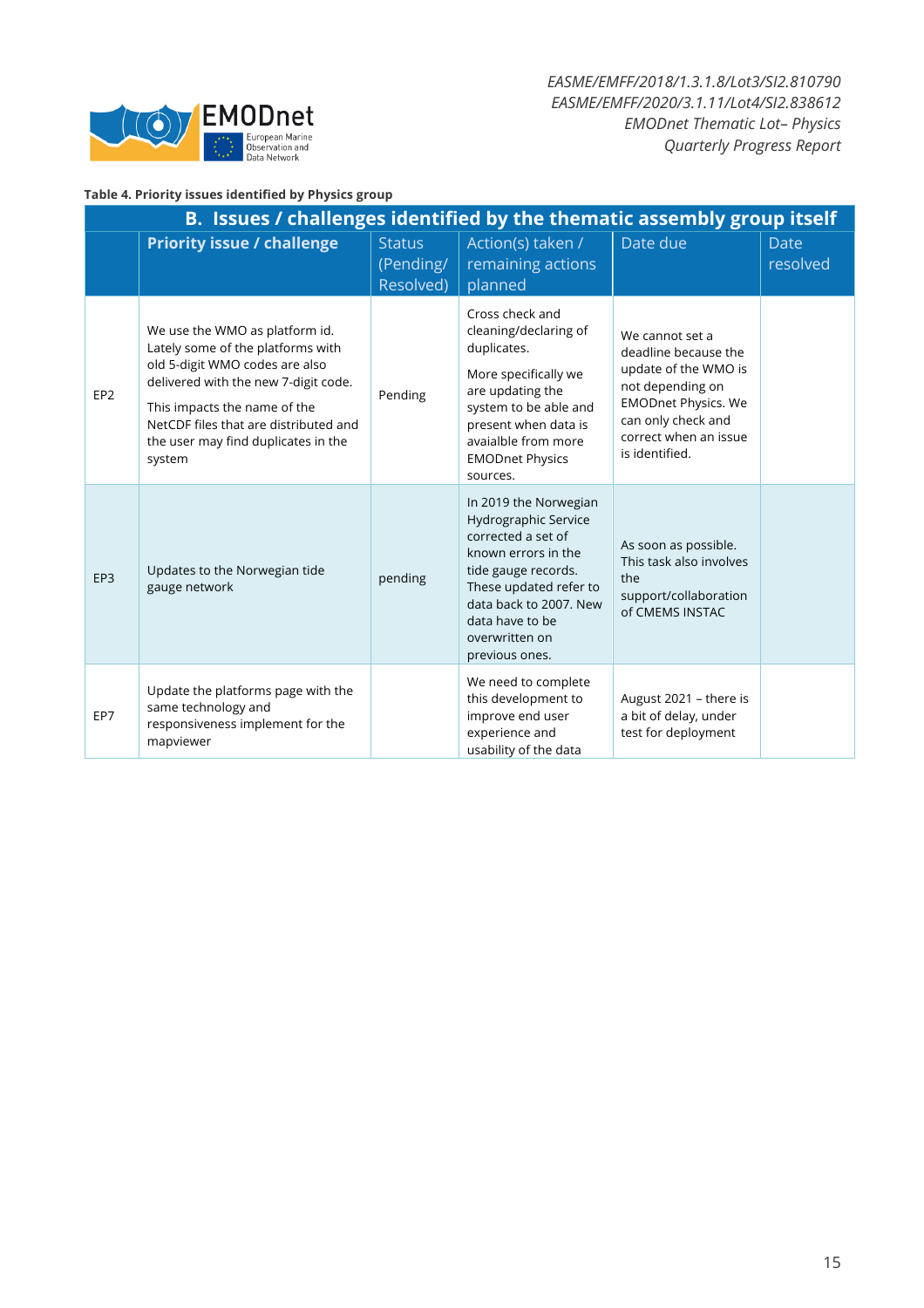

# **3. User feedback (Contact Us form, online chat & other communication means)**

**Table 5. User feedback**

| Overview of user feedback and/or requests received in this quarter |                  |                                                                                                                     |                                |                  |                                           |                                        |                                                                                          |  |
|--------------------------------------------------------------------|------------------|---------------------------------------------------------------------------------------------------------------------|--------------------------------|------------------|-------------------------------------------|----------------------------------------|------------------------------------------------------------------------------------------|--|
| <b>Date</b>                                                        | Organisation     | Type of user feedback<br>(e.g. technical, case<br>study, etc.) and short<br>description of the<br>feedback received | Means of<br>contact            | Response<br>time | Status of user query:<br>resolved/pending | Measures taken to<br>resolve the query | Status: if not (yet)<br>resolved/pending,<br>explain reason why and<br>expected timeline |  |
| 14/07/21                                                           | <b>Deltares</b>  | English Channel<br>temperature data enquiry                                                                         | email via<br>Secretariat<br>HD | 12 days          | Resolved                                  | Feedback by email.                     |                                                                                          |  |
| 14/07/21                                                           | <b>PMA</b>       | Missing PANGEA CTD<br>profiles to be uploaded on<br>EP portal                                                       | email                          | 21 days          | Resolved                                  | Feedback by email.                     | Email was blocked by<br>antispam filters                                                 |  |
| 19/07/21                                                           | Private          | Sea level data enquiry                                                                                              | email via<br>Secretariat<br>HD | 7 days           | Resolved                                  | Feedback by email.                     |                                                                                          |  |
| 21/07/21                                                           | Private          | Forgotten password                                                                                                  | <b>HD</b>                      | 0 <sub>day</sub> | Resolved                                  | Feedback by email.                     |                                                                                          |  |
| 16/09/2021                                                         | EuroGOOS         | Enquiry on 'share link'<br>functionality of the EP<br>portal.                                                       | HD                             | 0 days           | Resolved                                  | Feedback by email.                     |                                                                                          |  |
| 28/09/2021                                                         | <b>KU Leuven</b> | Wind data enquiry -<br>technical details of mooring<br>measurements                                                 | <b>HD</b>                      | 0 days           | Resolved                                  | Feedback by email.                     |                                                                                          |  |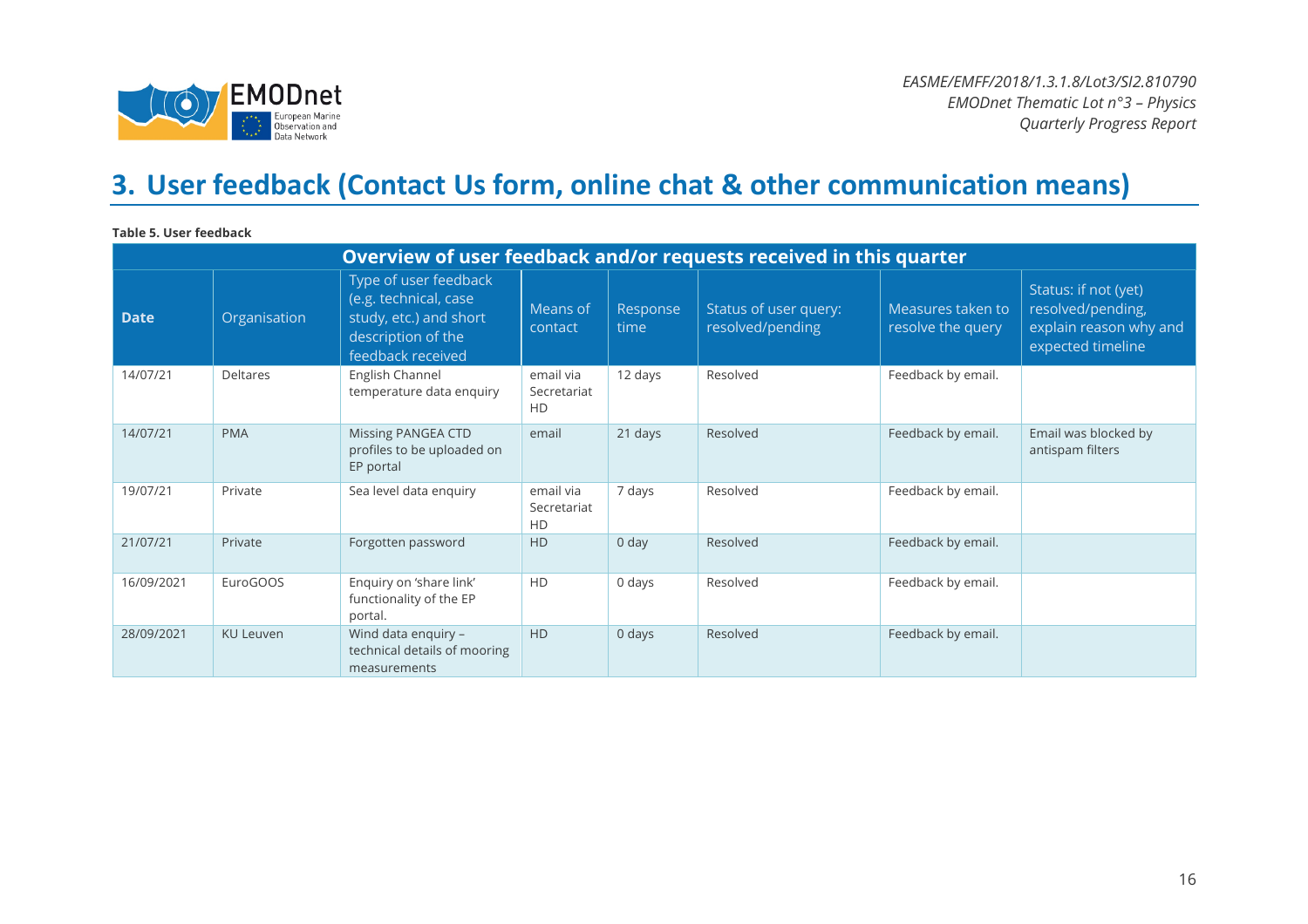

# **4. Meetings/events held/attended & planned**

#### **Table 6. Meetings/events held/attended**

|                                       |          | A. Meetings/events Organized and attended                       |                                                                |                                                |                                                                                                                                                                                                                                  |
|---------------------------------------|----------|-----------------------------------------------------------------|----------------------------------------------------------------|------------------------------------------------|----------------------------------------------------------------------------------------------------------------------------------------------------------------------------------------------------------------------------------|
| Date                                  | Location | Type event (internal or external<br>meeting, training/workshop) | Indicate if a ppt was<br>given (yes/no + short<br>description) | Meeting<br>attended<br>(A)<br>organised<br>(O) | Short description and main results (#<br>participants, agreements made, etc.)                                                                                                                                                    |
| 6 <sup>th</sup> July 2021             | On line  | Meeting - CNR ISP                                               | <b>No</b>                                                      | O                                              | Follow up on linking ARICE project data                                                                                                                                                                                          |
| $7^{th} - 10^{th}$<br>September 2021  | On line  | <b>EMODnet SC and TWG</b>                                       | Yes                                                            | A                                              | <b>EMODnet Steering Committee and Technical</b><br>Working Group meetings                                                                                                                                                        |
| 24 <sup>th</sup> September<br>2021    | On line  | SHAREMED WS - REMTECH                                           | no                                                             | A                                              | REMTECH is a international workshop on coastal<br>management - during the event the SHAREMED<br>project hold its final workshop and EMODnet<br>Physics was invited to attend and participate to the<br>advisory panel discussion |
| $21^{st} - 22^{nd}$<br>September 2021 | Online   | <b>EMODnet Ingestion AM</b>                                     | yes                                                            | A                                              | Annual meeting - EMODnet Physics and Ingestion<br>are working together to unlock further data<br>transfer with a special focus on operational data                                                                               |
| 22nd-24th<br>September 2021           | On line  | Workshop - Polar Data Forum                                     | <b>No</b>                                                      | A                                              | https://polar-data-forum.org/ - it is a place where<br>polar data holders get together and improve data<br>usage.                                                                                                                |
| 28 <sup>th</sup> September<br>2021    | Online   | <b>EMODnet Central Portal KOM</b>                               | <b>No</b>                                                      | A                                              | KOM on the migration of EP to the central portal                                                                                                                                                                                 |
| <b>SUM</b>                            |          |                                                                 |                                                                | O                                              | Total # of meetings organised = $1$                                                                                                                                                                                              |
| <b>SUM</b>                            |          |                                                                 |                                                                | A                                              | Total # of meetings attended = $5$                                                                                                                                                                                               |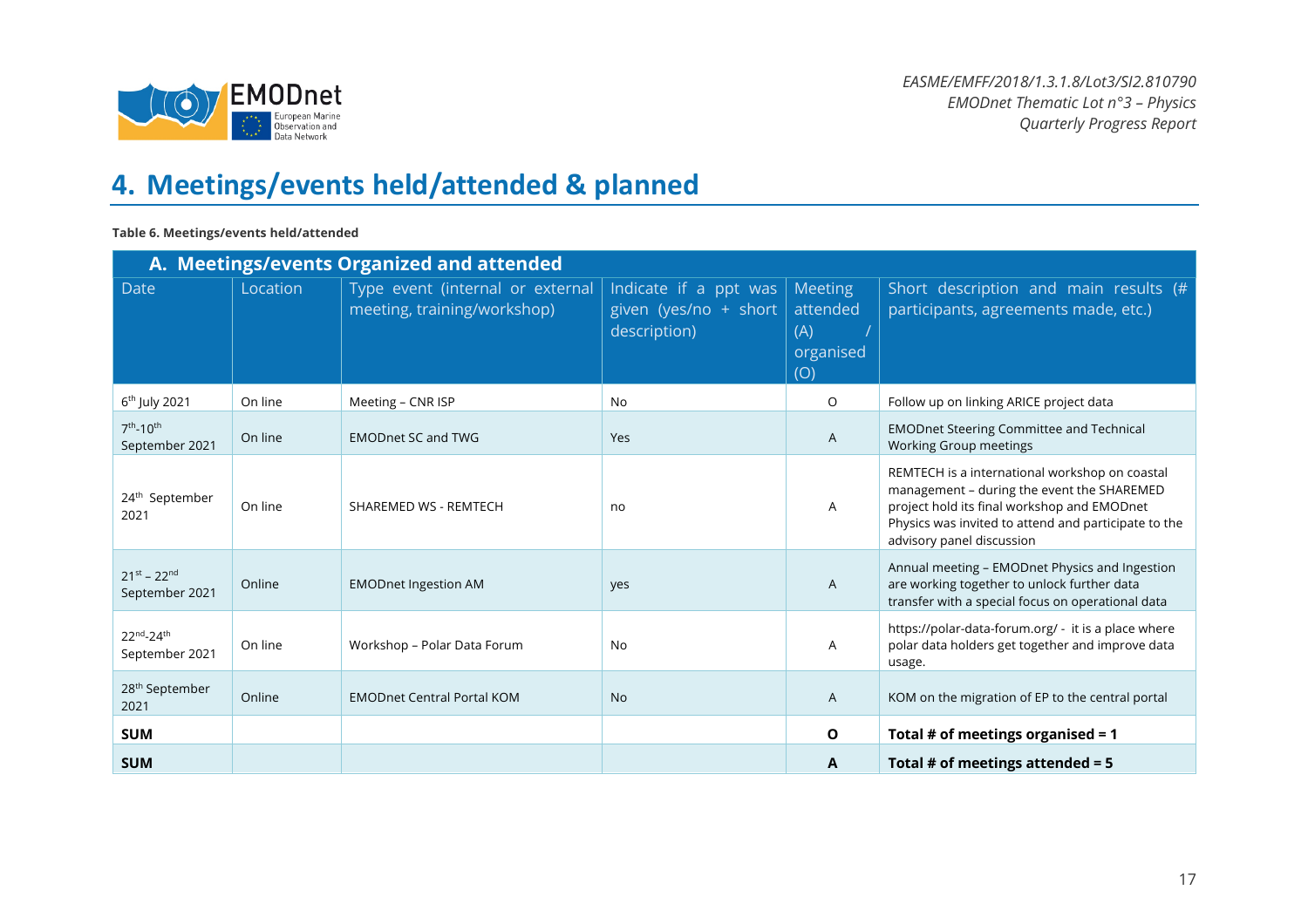

#### **Table 7. Meetings/events planned**

| <b>B. Meetings/events planned in the future</b>    |          |                                                             |                                                  |                                                 |
|----------------------------------------------------|----------|-------------------------------------------------------------|--------------------------------------------------|-------------------------------------------------|
| Date                                               | Location | Type event (meeting, training<br>(workshop), etc.)          | Meeting to be<br>attended (A) /<br>organised (O) | Short description and main<br>expected outcomes |
| 5 <sup>th</sup> October                            | On line  | <b>EMODnet Physics - River team coordination</b><br>meeting | O                                                | River products update planning                  |
| 6 <sup>th</sup> -7 <sup>th</sup> October 2021      | On line  | <b>Blue Planet Forum</b>                                    | A                                                |                                                 |
| 19 <sup>th</sup> -20 <sup>th</sup> October<br>2021 | On line  | <b>NAUTILOS Annual Assembly</b>                             | A                                                |                                                 |
| 26-28 <sup>th</sup> October                        | On line  | MONGOOS Workshop and Annual Assembly                        | $\mathsf{A}$                                     |                                                 |
| November 2021                                      | On line  | Physics core team Annual meeting                            | O                                                |                                                 |
|                                                    |          |                                                             |                                                  |                                                 |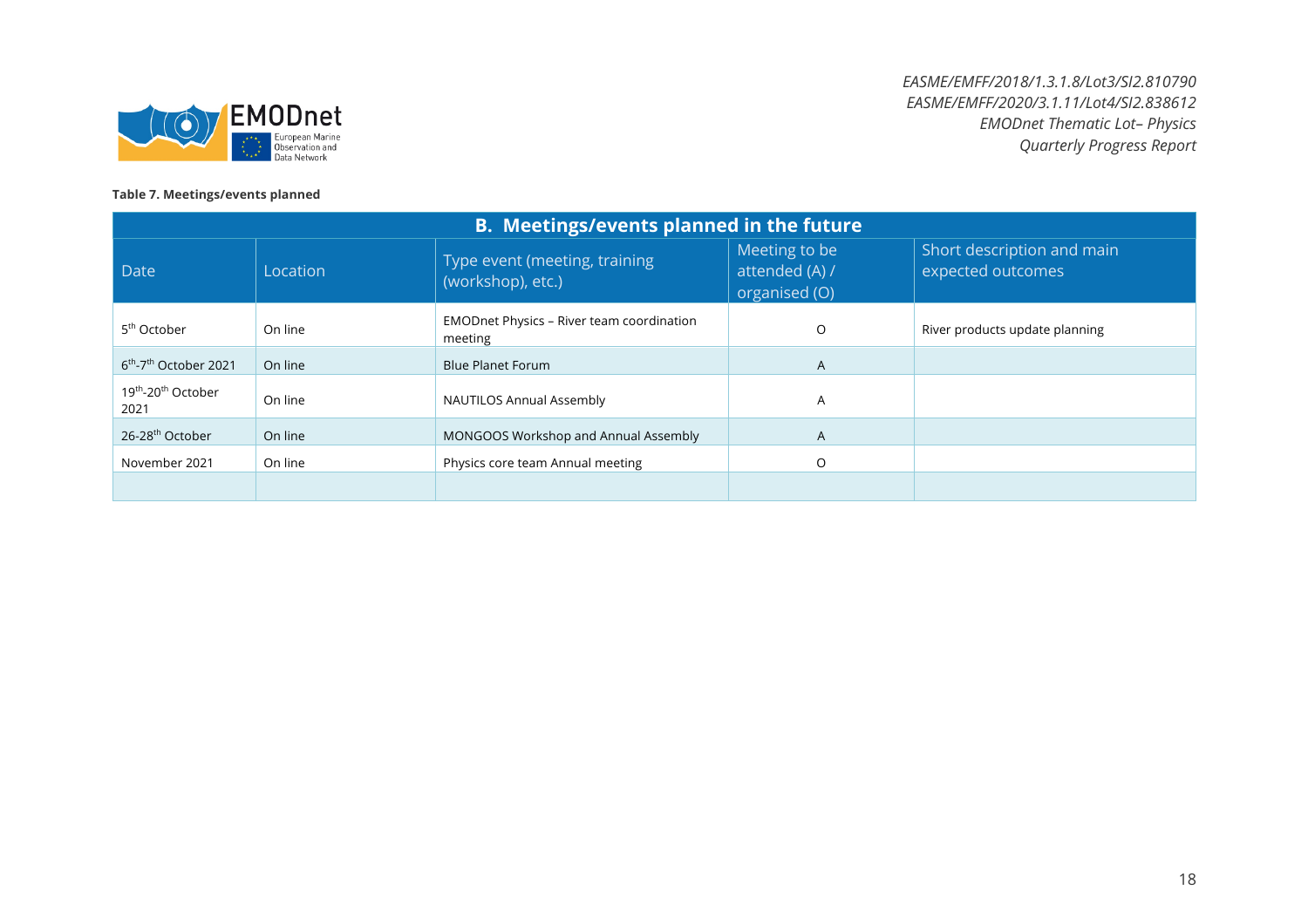

# **5. Communication assets**

*[List all the relevant communication and dissemination products and assets you have developed since the start of the project phase (provide date) (e.g. brochures, videos, press releases, newsletters, blogs) and are planning to do. At the bottom of the table, provide a total number for every type of communication product you have developed (e.g. total # of press releases, etc.) or provide a summary from the actions on Twitter from (e.g. Twitter Analytics: number of Tweets and followers of Twitter account).]*

#### **Table 8. Comminunication products**

| A. Communication products |                           |                                                                 |              |                                                                        |
|---------------------------|---------------------------|-----------------------------------------------------------------|--------------|------------------------------------------------------------------------|
| Date                      | Communication<br>material | Short description (of<br>the material, title, )<br>of the asset | Main results | Name of event at which<br>material was disseminated<br>(if applicable) |
|                           |                           |                                                                 |              |                                                                        |
|                           |                           |                                                                 |              |                                                                        |
|                           |                           |                                                                 |              |                                                                        |
|                           |                           |                                                                 |              |                                                                        |
|                           |                           |                                                                 |              |                                                                        |

#### **Table 9. Planned communication**

| <b>B. Planned communication products</b> |                            |                                                                                                                                                                                                                         |                                          |  |
|------------------------------------------|----------------------------|-------------------------------------------------------------------------------------------------------------------------------------------------------------------------------------------------------------------------|------------------------------------------|--|
| <b>Date</b>                              | Communicat<br>ion material | Short description (of the material, title,<br>) and/or link to the asset                                                                                                                                                | Main results expected                    |  |
|                                          | video                      | How to<br>Discover data in EMODnet Physics<br>$\overline{\phantom{a}}$<br>Find M2M services<br>$\overline{\phantom{a}}$<br>Play with widgets<br>$\overline{\phantom{a}}$<br>Query on ERDDAP<br>$\overline{\phantom{a}}$ | Engage more users                        |  |
|                                          | Short paper                | BIG - Italian Cluster on Blue Innovation and<br>Growth newsletter                                                                                                                                                       | Present EMODnet to the BIG<br>associates |  |
|                                          |                            |                                                                                                                                                                                                                         |                                          |  |
|                                          |                            |                                                                                                                                                                                                                         |                                          |  |
|                                          |                            |                                                                                                                                                                                                                         |                                          |  |
|                                          |                            |                                                                                                                                                                                                                         |                                          |  |
|                                          |                            |                                                                                                                                                                                                                         |                                          |  |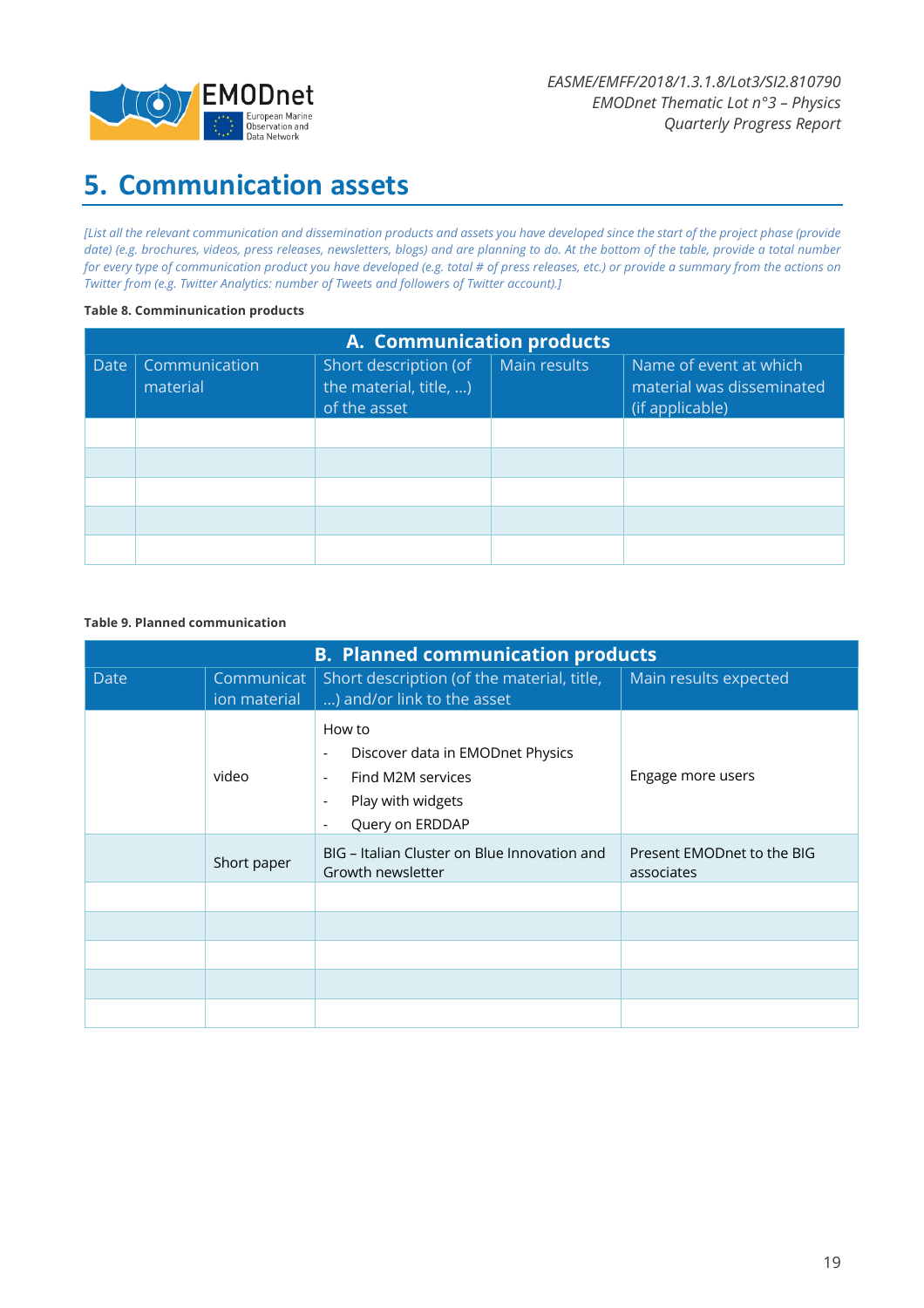

#### **Table 10. Publications**

| List of known publications using EMODnet data or data products |                                          |                                               |           |                 |
|----------------------------------------------------------------|------------------------------------------|-----------------------------------------------|-----------|-----------------|
| Date                                                           | Type and name of journal,<br>conference, | Publication title including<br>DOI (if known) | Author(s) | Organisation(s) |
|                                                                |                                          |                                               |           |                 |
|                                                                |                                          |                                               |           |                 |

Giuseppe Manzella and Antonio Novellino edited a Elsevier book on Ocean Science. EMODnet program and the progress from many of the thematic lots are central in the proposed book chapters. The book is going to be published in October 2021.

https://www.elsevier.com/books/ocean-science-data/manzella/978-0-12-823427-3

Moreover, a simple search in google scholar shows more than hundreds documents between papers and projects deliverables using/citing EMODnet Physics. https://scholar.google.com/scholar?hl=it&as\_sdt=0%2C5&q=EMODnet+Physics&btnG=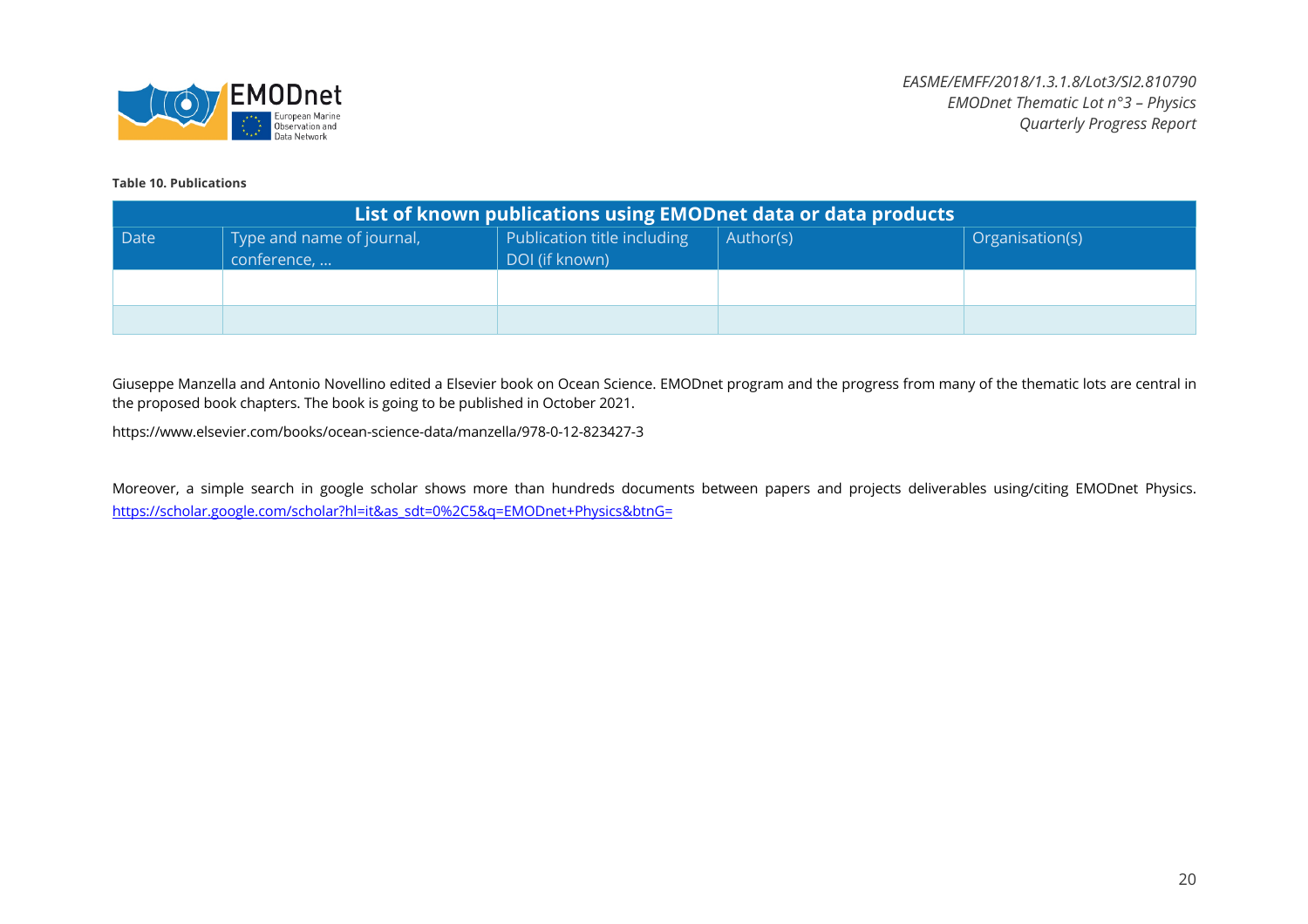

# **6. Monitoring indicators**

[Please refer to the standardised monitoring tool i.e., Matomo, to complete the monitoring and progress indicators excel template, and provide a short explanation in the table below on the numbers *and trends for each indicator when possible/applicable. Please indicate clearly if monitoring was carried out using tools other than Matomo.]*

| <b>Comments on the progress indicators in the excel template</b>                                                                                                                                                                                                  |                                                                                                                    |                                                                                                                                                                                                                                                                                                                                                                                                                                                                                                                                                                                                                                                                                                                                                                                                                                                                                                                                                                                                                                                                                                                                                                                                                                                                                                                                                                                                                  |  |
|-------------------------------------------------------------------------------------------------------------------------------------------------------------------------------------------------------------------------------------------------------------------|--------------------------------------------------------------------------------------------------------------------|------------------------------------------------------------------------------------------------------------------------------------------------------------------------------------------------------------------------------------------------------------------------------------------------------------------------------------------------------------------------------------------------------------------------------------------------------------------------------------------------------------------------------------------------------------------------------------------------------------------------------------------------------------------------------------------------------------------------------------------------------------------------------------------------------------------------------------------------------------------------------------------------------------------------------------------------------------------------------------------------------------------------------------------------------------------------------------------------------------------------------------------------------------------------------------------------------------------------------------------------------------------------------------------------------------------------------------------------------------------------------------------------------------------|--|
| Progress indicator                                                                                                                                                                                                                                                | Means of<br>collecting figures                                                                                     | Comment                                                                                                                                                                                                                                                                                                                                                                                                                                                                                                                                                                                                                                                                                                                                                                                                                                                                                                                                                                                                                                                                                                                                                                                                                                                                                                                                                                                                          |  |
| 1. Current status and coverage of total available thematic data<br>A) Volume and coverage of available data<br>If you don't use the provided sea-basin figures, please<br>indicate why you do not use them, as from when, and<br>what do you use instead and why? | Matomo/ other<br>(Please state which<br>monitoring tool<br>was used to collate<br>the information in<br>each case) | EMODnet Physics input data is sparse and for this indicator we<br>consider the "platform" as the "unit" of monitoring assessment. A<br>platform is a logical entity that hosts data, where data maybe a<br>single dataset (e.g. a profile in case of CTD), a timeseries (e.g. sea<br>level station), a series of profiles (e.g. ARGO). For indicator 1.A we<br>report on the % variation of the number of platforms for the given<br>basin. During the period we competed the update from platforms<br>providing currents (U, V and U+V). For this indicator we are not using<br>proposed figures (i.e. areas in Km^2 - line 45): are we are dealing<br>with georeferred data and we need to use to bounding box shapes<br>(to note data Atlantic is covering from north to south from Europe-<br>Africa to America). For indicator 1.B the unit of download is<br>measured in platforms (in coherence with indicator 1.A) while the<br>number of downloads are measured in "requests". A request may<br>be for a single dataset (e.g. 1 CTD) as well as a full time series (e.g.<br>daily data for past XX years). For ice data, EMODnet Physics is<br>integrating a satellite derived product covering the whole Arctic and<br>Antarctic areas. This product can be only downloaded via WMS. The<br>template was slightly modified to facilitate the computation of the<br>%variation for the reporting period |  |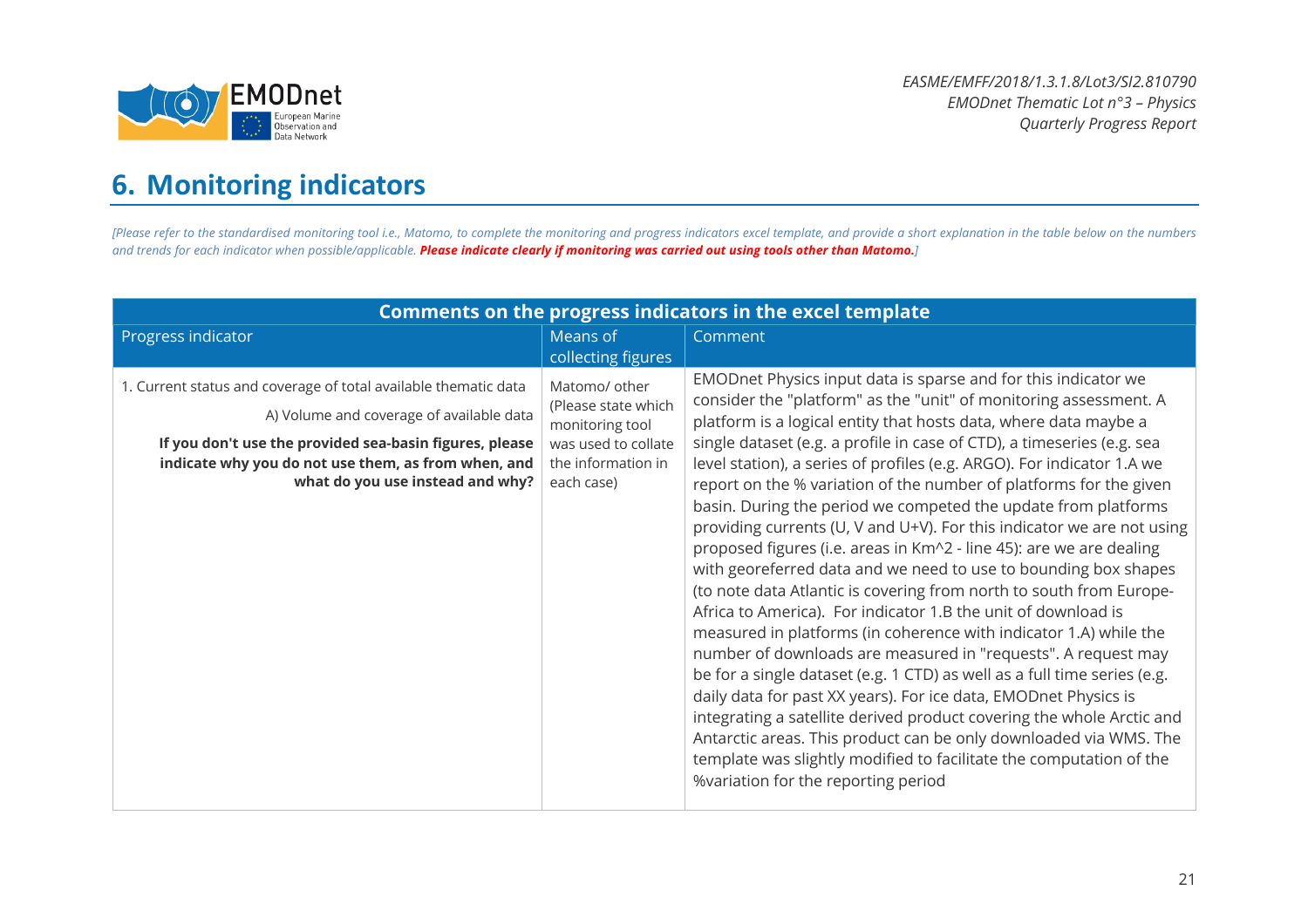

| B) Usage of data in this quarter                                                                                                                                                                                                                                           | The new system to monitor and report the volume of downloaded<br>data is monitoring all the EMODnet Physics delivery channels but<br>the mapviewer which, for the download, rely on the ERDDAP. As<br>reported in 2B the overall amount of downloaded data from<br>ERDDAP is about 1500 GB. At the moment it is not possible to have<br>the real amount of downloaded data per theme from the<br>mapviewer, anyhow if we consider that the map manual download<br>is 0,6% of the ERDDAP+map manual download (2B col F), if we<br>assign to the map download 0,6% of the downloaded volume of<br>data (from ERDDAP), we can estimate the total volume downloaded<br>per themes (1B col D). Concerning the use of the interfaces ERDDAP<br>is the most used. The use of WMS/WFS layers (GeoServer) is tracked<br>and (only) reported under 2B. |
|----------------------------------------------------------------------------------------------------------------------------------------------------------------------------------------------------------------------------------------------------------------------------|----------------------------------------------------------------------------------------------------------------------------------------------------------------------------------------------------------------------------------------------------------------------------------------------------------------------------------------------------------------------------------------------------------------------------------------------------------------------------------------------------------------------------------------------------------------------------------------------------------------------------------------------------------------------------------------------------------------------------------------------------------------------------------------------------------------------------------------------|
| 2. Current status and coverage of total number of data products<br>A) Volume and coverage of available data products<br>If you don't use the provided sea-basin figures, please<br>indicate why you do not use them, as from when, and<br>what do you use instead and why? | EMODnet Physics organizes data and products together threfore<br>the volume of data for theme is the same as 1A (but the them ice).<br>Apart from the European Under Water Noise Register and the TSM<br>that only covering Europe (100% of the availble information) the<br>other products offer global coverage. EP_MAP_WAVE_001 is<br>covering only MED for the moment. As reported a number of new<br>collection and product pages have been made available.                                                                                                                                                                                                                                                                                                                                                                             |
| B) Usage of data products in this quarter                                                                                                                                                                                                                                  | The mapviewer and the products pages accessible under the<br>"Products" section are monitored in terms of visits (by matomo).<br>This makes also possible to understand the interactions of the users<br>and the products theme. EP_MAP_WIND_001 is by far the most<br>viewd product. ERDDAP is monitored both in terms of visit to the<br>erddap landing page (matomo) and in terms of transactions<br>(downloads - by logs). THREDDS and GeoSERVER are both<br>monitored in terms of logs. We record a quite good use of the<br>services.                                                                                                                                                                                                                                                                                                  |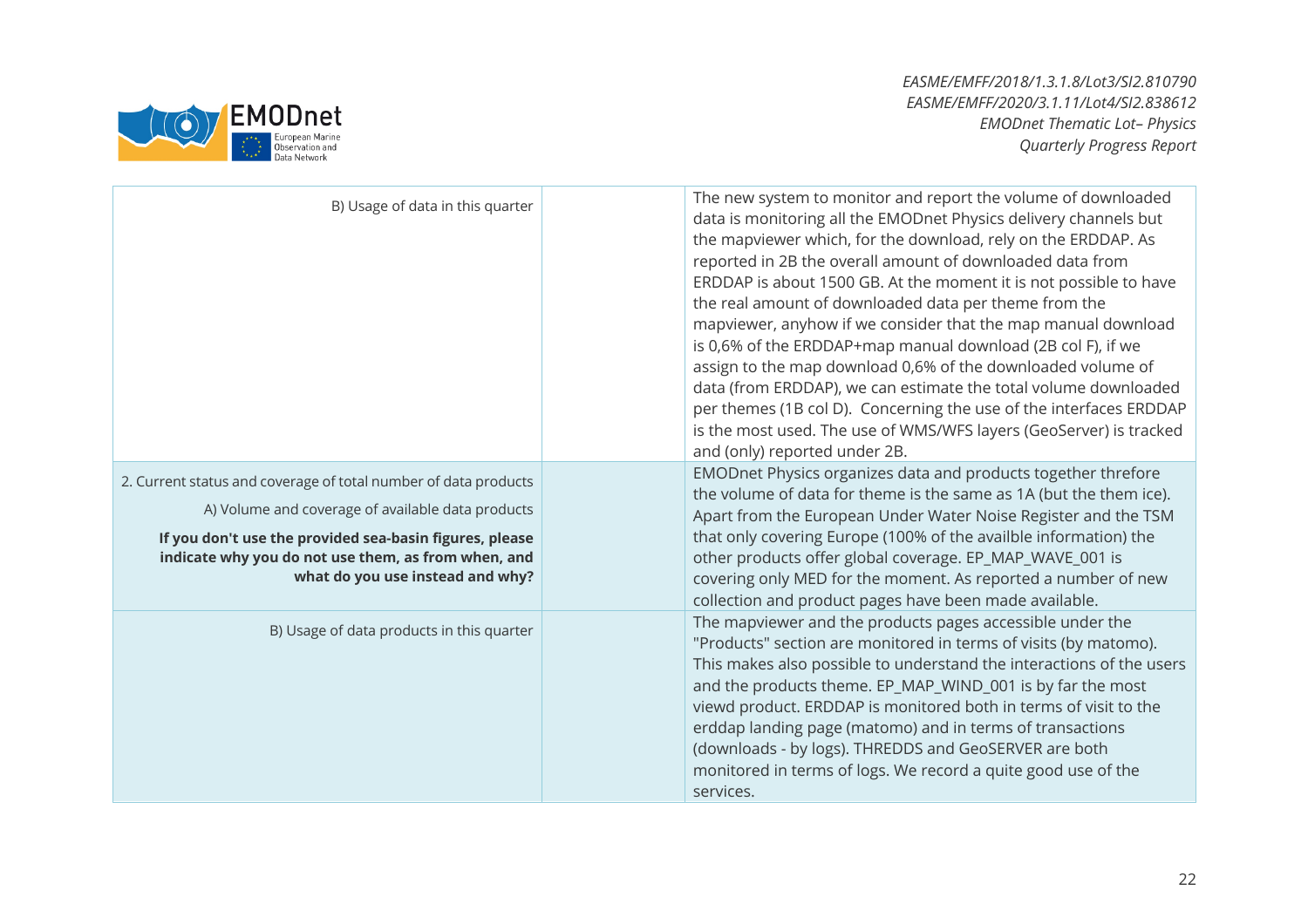

| 3. Organisations supplying/approached to supply data and data<br>products within this quarter | The report is covering the summer time and there was any specific<br>supplyer approaching action.                                                                                                                                                                                                                                                                                                                                                                                                                                                                                                                                                                                                          |
|-----------------------------------------------------------------------------------------------|------------------------------------------------------------------------------------------------------------------------------------------------------------------------------------------------------------------------------------------------------------------------------------------------------------------------------------------------------------------------------------------------------------------------------------------------------------------------------------------------------------------------------------------------------------------------------------------------------------------------------------------------------------------------------------------------------------|
| 4. Online 'Web' interfaces to access or view data                                             | Web Services are organized per item-interface to facilitate the<br>tracking of their use. ERDDAP, THREDDS, web APIs, Widgets,<br>GeoServer are providing data and products without any<br>authentication or restriction. Some of the data that are presented<br>on the mapviewer require authentication (e.g. coastal data from<br>European istitution - data older than 60 days). All linked datasets are<br>unrestricted.                                                                                                                                                                                                                                                                                |
| 5. Statistics on information volunteered through download<br>forms                            | During the period we collected data on 71 new users. It is important<br>to remember that the number of users here reported is only a<br>limited number of the EMODnet Physics users and the form is asked<br>to be filled only to users accessing for the first time to data that<br>requires authentication (i.e. coastal data older than 60 days), and<br>that it is on voluntary base (the user can skip the registration). The<br>majority of EMODnet Physics data are downloadable without any<br>authentication. Academia represents the majority about 64% in the<br>period, the users from business/private is stable (around 20%),<br>then Gov (about 10%) and NGO and others the remaining part. |
| 6. Published use cases                                                                        | Use cases are providing examples of how EMODnet Physics data<br>can be used for both private and public downstream applications.<br>The most viewed are the two from industry (DHI and fishing vessels)<br>and the two on the collaboration between EMODnet and CMEMS.                                                                                                                                                                                                                                                                                                                                                                                                                                     |
| 8.1. Technical monitoring                                                                     | System is stable (uptime), the average response time could be<br>improved further                                                                                                                                                                                                                                                                                                                                                                                                                                                                                                                                                                                                                          |
| 8.2. Portal user-friendliness (Visual harmonization score)                                    | There is not any major update on the landing page for the period,<br>but the inclusion of the news about the EMODnet Jamboree call for<br>posters. There are still 2 minor fixes to be done on the page footer.                                                                                                                                                                                                                                                                                                                                                                                                                                                                                            |
| 9. Visibility & Analytics for web pages                                                       | EMODnet Physics mapviewer is by far the most used interface with<br>an steady trend. Catalogue is also quite well consumed.                                                                                                                                                                                                                                                                                                                                                                                                                                                                                                                                                                                |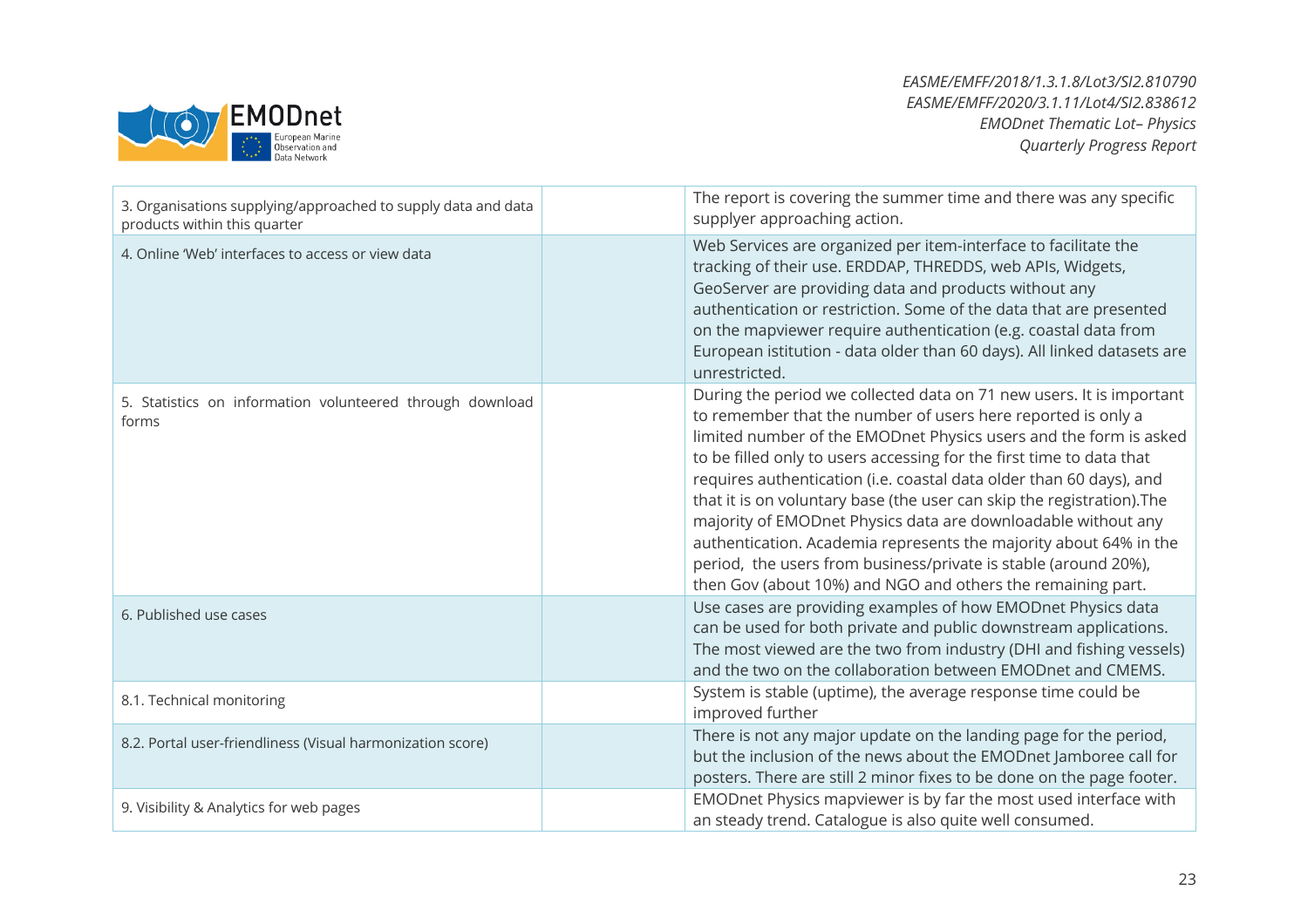

| 10. Visibility & Analytics for web sections | After the peak recorded in the 4th quarter 2021, the analytics for<br>the web section shows an average quarterly interaction from circa<br>2.5K users. Starting from this quarter we also have the monitoring<br>of the catalogue/geonetwork page.                                                                                                                                                                                                                                                                          |
|---------------------------------------------|-----------------------------------------------------------------------------------------------------------------------------------------------------------------------------------------------------------------------------------------------------------------------------------------------------------------------------------------------------------------------------------------------------------------------------------------------------------------------------------------------------------------------------|
| 11. Average visit duration for web pages    | The metrics are in line with the users use of the EMODnet Physics<br>sections: while they spend a limited time on the landing<br>(background, news) they interact with the mapviewer and platform<br>pages - these are the key emodnet Physics products confirming the<br>importance of the EMODnet Physics team in keeping developing<br>and updating them. It is worth noting that the use of the system<br>increased when we organized major events (e.g. in December there<br>was the launch of the Arctic Data Portal) |

*The monitoring numbers reported as part of the progress monitoring of EMODnet performance are collected through Matomo. In some cases, numbers from other monitoring systems may also be reported (e.g. Awstats, Google Analytics), and if so, must be reported in the table above. Each system uses different technical approaches and therefore has its strengths and shortcomings. Therefore, results are indicative and care should be taken when interpreting absolute numbers or comparing results from different tools. It is often more sensible to consider trends over time collected by the same monitoring tool.*